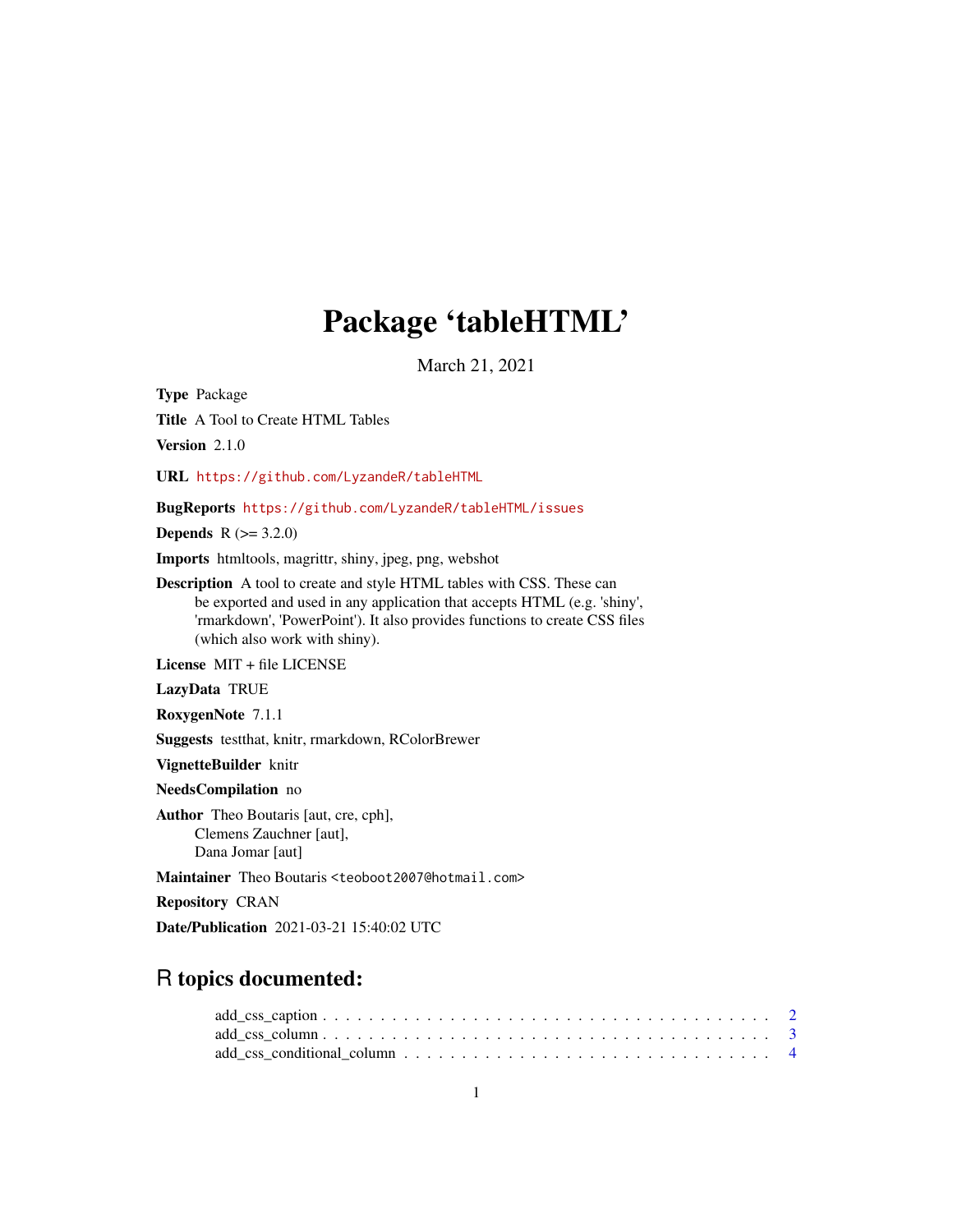<span id="page-1-0"></span>

|       | $add\_editable\_column \dots \dots \dots \dots \dots \dots \dots \dots \dots \dots \dots \dots \dots \dots \dots \dots \dots$ |    |
|-------|-------------------------------------------------------------------------------------------------------------------------------|----|
|       |                                                                                                                               |    |
|       |                                                                                                                               |    |
|       |                                                                                                                               |    |
|       |                                                                                                                               |    |
|       |                                                                                                                               |    |
|       |                                                                                                                               |    |
|       |                                                                                                                               |    |
|       |                                                                                                                               |    |
|       |                                                                                                                               |    |
|       |                                                                                                                               |    |
|       |                                                                                                                               |    |
|       |                                                                                                                               |    |
|       |                                                                                                                               |    |
|       |                                                                                                                               |    |
|       | $\% > \%$                                                                                                                     |    |
| Index |                                                                                                                               | 35 |

add\_css\_caption *Add css to tableHTML's caption*

# Description

add\_css\_caption will add css to a tableHTML's caption

# Usage

```
add_css_caption(tableHTML, css)
```
# Arguments

| tableHTML | A tableHTML object created by the tableHTML function.                                                                                                                                                                                                                                                                                                                    |
|-----------|--------------------------------------------------------------------------------------------------------------------------------------------------------------------------------------------------------------------------------------------------------------------------------------------------------------------------------------------------------------------------|
| css.      | A list of two elements with the corresponding css. The first element of the list<br>should be an atomic vector with the style definitions (e.g. background-color).<br>The second element will be an atomic vector with the same length as the first<br>element, which will contain the style definitions' values (e.g. red). Check the<br>examples for more information. |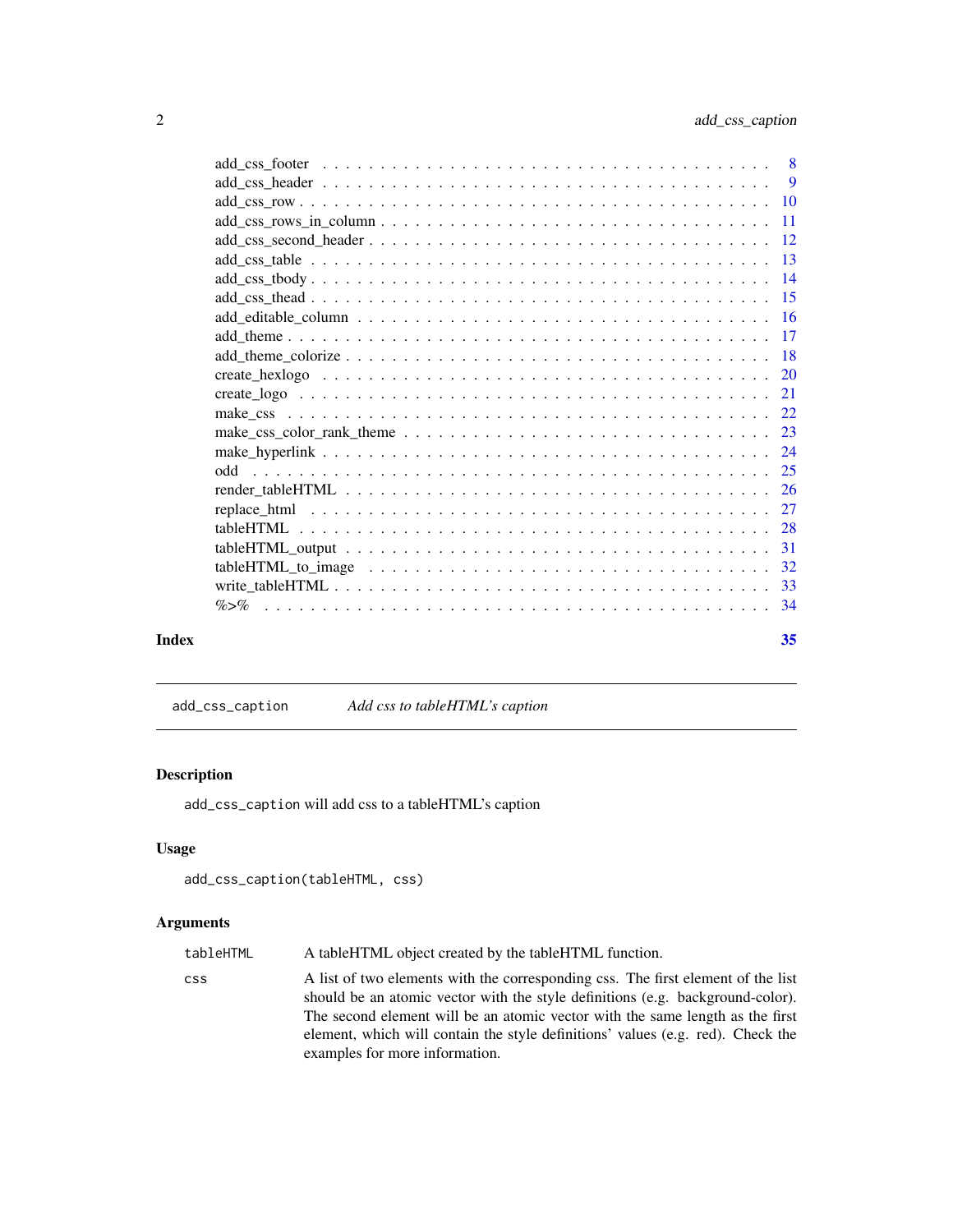<span id="page-2-0"></span>add\_css\_column 3

# Details

add\_css\_caption will add css to a tableHTML's caption.

#### Value

A tableHTML object.

#### Examples

```
tableHTML(mtcars, caption = 'This is a caption') %>%
 add_css_caption(css = list(c('color', 'font-size'), c('blue', '50px')))
tableHTML(mtcars, caption = 'This is a caption') %>%
 add_css_caption(css = list(c('color', 'font-size'), c('blue', '50px'))) %>%
 add_css_caption(css = list('background-color', 'green'))
```
add\_css\_column *Add css to tableHTML's columns*

# Description

add\_css\_column will add css to a tableHTML's columns

#### Usage

add\_css\_column(tableHTML, css, columns)

#### Arguments

| tableHTML  | A tableHTML object created by the tableHTML function.                                                                                                                                                                                                                                                                                                                                                                       |
|------------|-----------------------------------------------------------------------------------------------------------------------------------------------------------------------------------------------------------------------------------------------------------------------------------------------------------------------------------------------------------------------------------------------------------------------------|
| <b>CSS</b> | A list of two elements with the corresponding css. The first element of the list<br>should be an atomic vector with the style definitions (e.g. background-color).<br>The second element will be an atomic vector with the same length as the first<br>element, which will contain the style definitions' values (e.g. red). Check the<br>examples for more information.                                                    |
| columns    | A character atomic vector with the names of the columns or a numeric atomic<br>vector with the positions of the columns where the style definitions will be<br>applied on. At least one column must be provided. If the rownames are in-<br>cluded the column name is "tableHTML_rownames" and the position is 0. If<br>row_groups are are included the column name is "tableHTML_row_groups" and<br>the position is $-1$ . |

# Details

add\_css\_column will add css to a tableHTML's columns. add\_css\_column will only add css to the columns without the headers or second headers (i.e. it only affects the td tag internally and not the th tag). If you want to add css to the headers or second headers please use add\_css\_header or add\_css\_second\_header.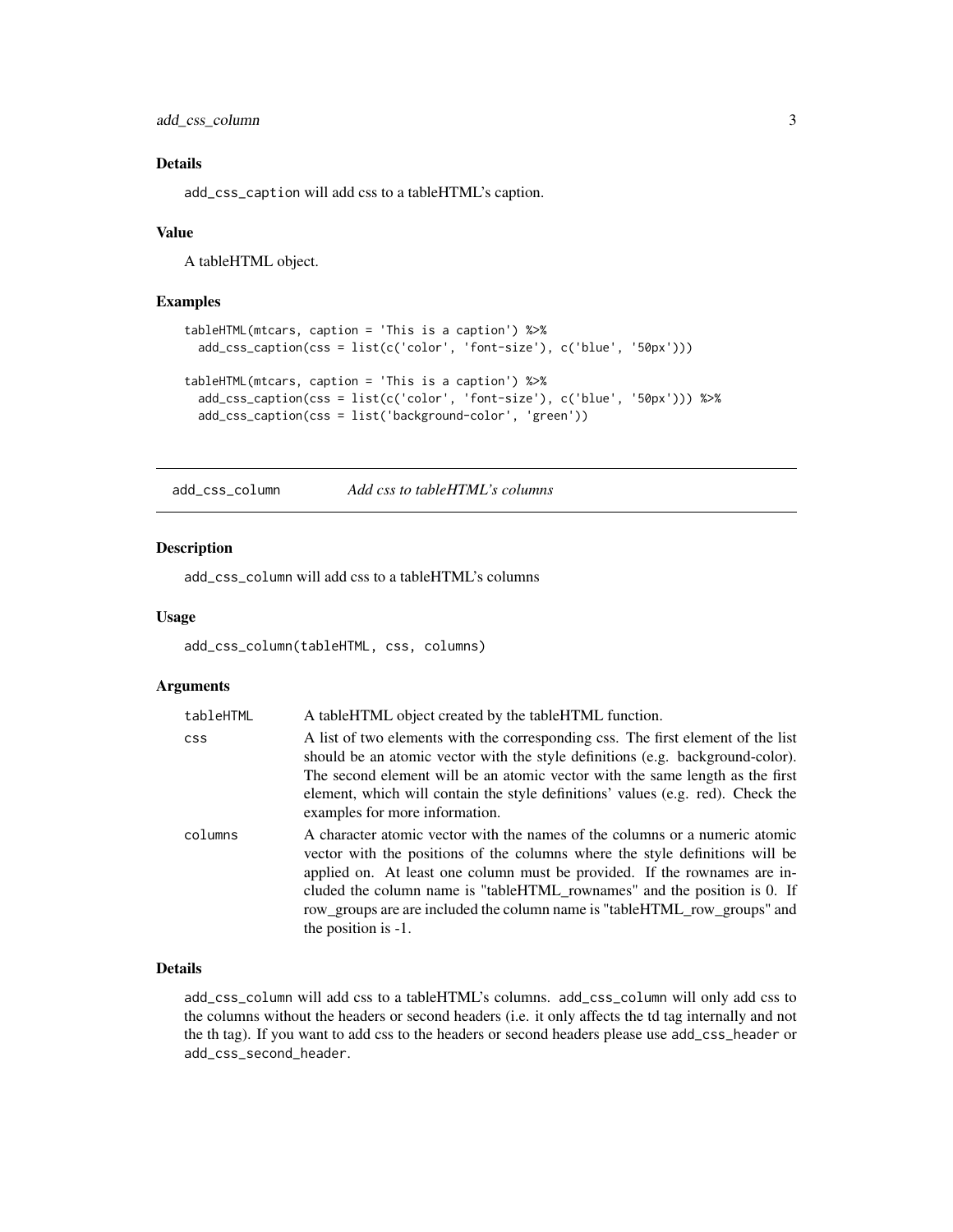#### <span id="page-3-0"></span>Value

A tableHTML object.

#### Examples

```
tableHTML(mtcars) %>%
 add_css_column(css = list(c('background-color', 'border'), c('lightgray', '3px solid green')),
                 column = 'mpg')tableHTML(mtcars) %>%
 add_css_column(css = list(c('background-color', 'border'), c('lightgray', '3px solid green')),
                 columns = c('mpg', 'disp', 'rownames'))
tableHTML(mtcars,
         rownames = FALSE,
         widths = c(120, rep(50, 11)),row_groups = list(c(10, 10, 12), c('Group 1', 'Group 2', 'Group 3'))) %>%
 add_css_column(css = list('background-color', 'lightgray'), columns = 'row_groups') %>%
 add_css_header(css = list('background-color', 'lightgray'), headers = 1)
tableHTML(mtcars,
         rownames = TRUE,
         widths = c(140, rep(50, 12)),row_groups = list(c(10, 10, 12), c('Group 1', 'Group 2', 'Group 3')),
         second_headers = list(c(3, 4), c('coll', 'col2')) %>%
 add_css_column(list('background-color', 'green'), -1) %>%
 add_css_column(list('background-color', 'red'), c(0, 1))
```

```
add_css_conditional_column
```
*Add conditional css to tableHTML's columns*

#### Description

add\_css\_conditional\_column will add conditional css to a tableHTML's columns

#### Usage

```
add_css_conditional_column(
  tableHTML,
 columns,
 conditional = c("color\_rank", "==", "!=", "min", "max", "top_n", "bottom_n", ">>",">=", "lt", "lt=", "between", "contains", "logical"),
 n = NULL.
 value = NULL,
 between = NULL,
  \text{css} = \text{NULL},
  color_rank_theme = c("Custom", "RAG", "Spectral", "Rainbow", "White-Green",
```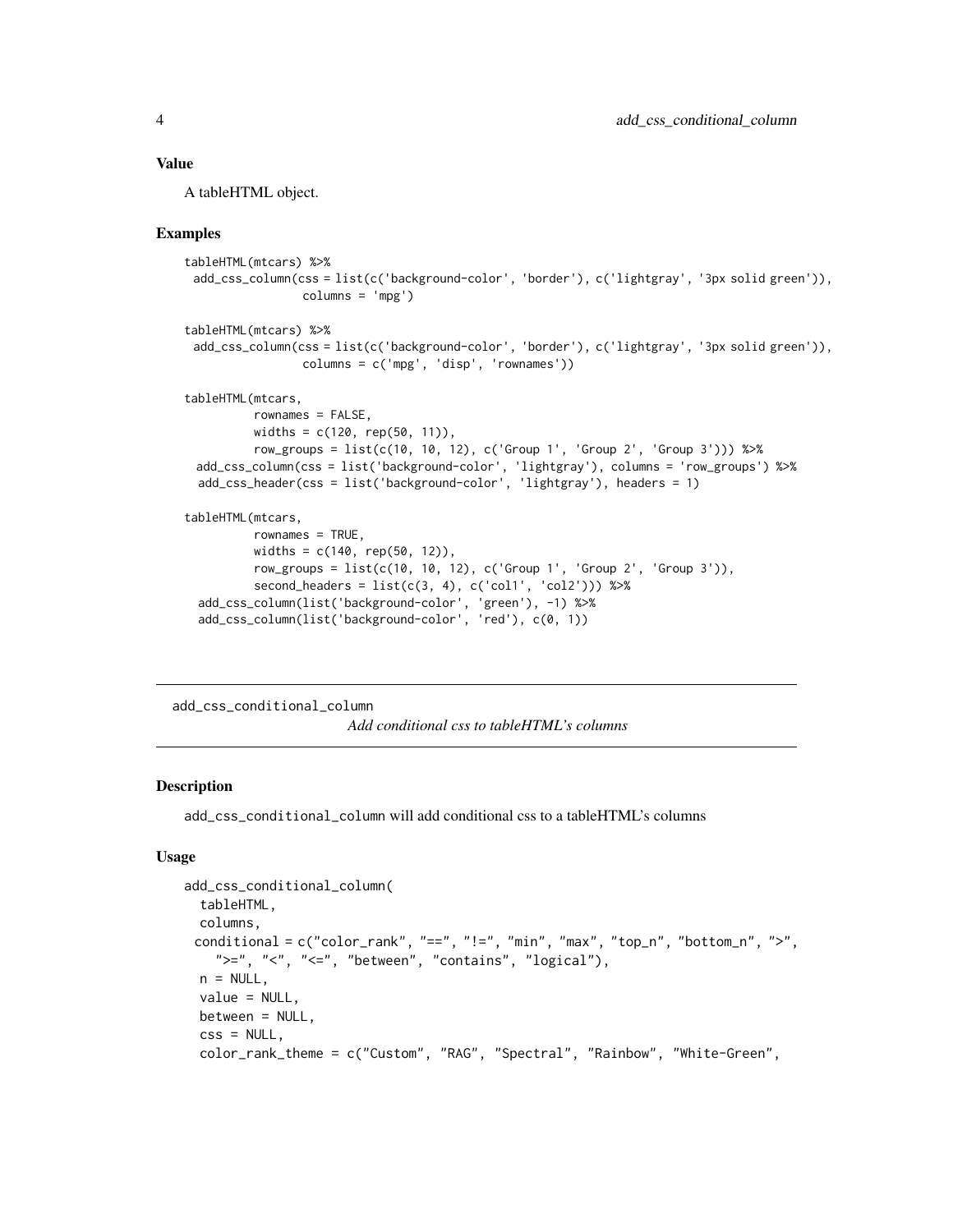# add\_css\_conditional\_column 5

```
"White-Red", "White-Blue"),
color_rank_css = NULL,
decreasing = FALSE,
same_scale = TRUE,
logical_conditions = NULL,
levels = NULL
```

```
\mathcal{L}
```
# Arguments

| tableHTML        | A tableHTML object created by the tableHTML function.                                                                                                                                                                                                                                                                                                                                                                                                                                                                                                                                                                                                                                                                                                                                                                                  |
|------------------|----------------------------------------------------------------------------------------------------------------------------------------------------------------------------------------------------------------------------------------------------------------------------------------------------------------------------------------------------------------------------------------------------------------------------------------------------------------------------------------------------------------------------------------------------------------------------------------------------------------------------------------------------------------------------------------------------------------------------------------------------------------------------------------------------------------------------------------|
| columns          | A character atomic vector with the names of the columns or a numeric atomic<br>vector with the positions of the columns where the style definitions will be<br>applied on. At least one column must be provided. If the rownames are in-<br>cluded the column name is "tableHTML_rownames" and the position is 0. If<br>row_groups are are included the column name is "tableHTML_row_groups" and<br>the position is -1.                                                                                                                                                                                                                                                                                                                                                                                                               |
| conditional      | Choose a conditional that should be used to apply css to rows in columns. $\equiv$ = $\equiv$<br>and '!=' evaluate equality and inequality resp. '<', '<=', '>', and '>=' evaluate<br>the respective operators with the values of columns on the left. 'between' is SQL<br>like, i.e. inclusive. 'top_n' highlights the n highest values columns, 'bottom_n'<br>hightlights the lowest n values. 'max' and 'min' are equivalent of top_1 and<br>bottom_1. 'contains' uses grep1() to see if values of a column contain a pattern<br>specified in value. 'color-rank' applies one of the color_rank_theme. 'logical'<br>allows the user to provide a list of logical vectors to identify where to apply the<br>css. This option is convenient when the condition is complex, for example if it<br>relies on other columns in the table. |
| n                | the number of rows to highlight in 'top_n' and 'bottom_n'. If no value for n is<br>provided, 1 is assumed with a warning.                                                                                                                                                                                                                                                                                                                                                                                                                                                                                                                                                                                                                                                                                                              |
| value            | the comparison value for "==", "!=", ">", ">=", "<", "<=", and "contains". value<br>is the right hand side of the equation or the pattern in case of "contains".                                                                                                                                                                                                                                                                                                                                                                                                                                                                                                                                                                                                                                                                       |
| between          | a numeric vector of length 2 that defines a range, where between[1] is the lower<br>bound and between[2] is the upper bound of the range. between is inclusive.                                                                                                                                                                                                                                                                                                                                                                                                                                                                                                                                                                                                                                                                        |
| <b>CSS</b>       | A list of two elements with the corresponding css. The first element of the list<br>should be an atomic vector with the style definitions (e.g. background-color).<br>The second element will be an atomic vector with the same length as the first<br>element, which will contain the style definitions' values (e.g. red). Check the<br>examples for more information.                                                                                                                                                                                                                                                                                                                                                                                                                                                               |
| color_rank_theme |                                                                                                                                                                                                                                                                                                                                                                                                                                                                                                                                                                                                                                                                                                                                                                                                                                        |
|                  | You can either pick one of the provided themes (RAG, White-Red, White-Green,<br>White-Blue, Spectral, or Rainbow) or create your own by choosing 'Custom'<br>and providing a custom css list in color_rank_css.                                                                                                                                                                                                                                                                                                                                                                                                                                                                                                                                                                                                                        |
| color_rank_css   | An optional named list with css to be applied if a custom styling should be<br>used. The names correspond to a header of the tableHTML, 'rownames', or<br>'row_groups'. The elements of this css named list are themselves lists of an<br>atomic vector with style definitions (e.g. background-color). and a list of atomic                                                                                                                                                                                                                                                                                                                                                                                                                                                                                                           |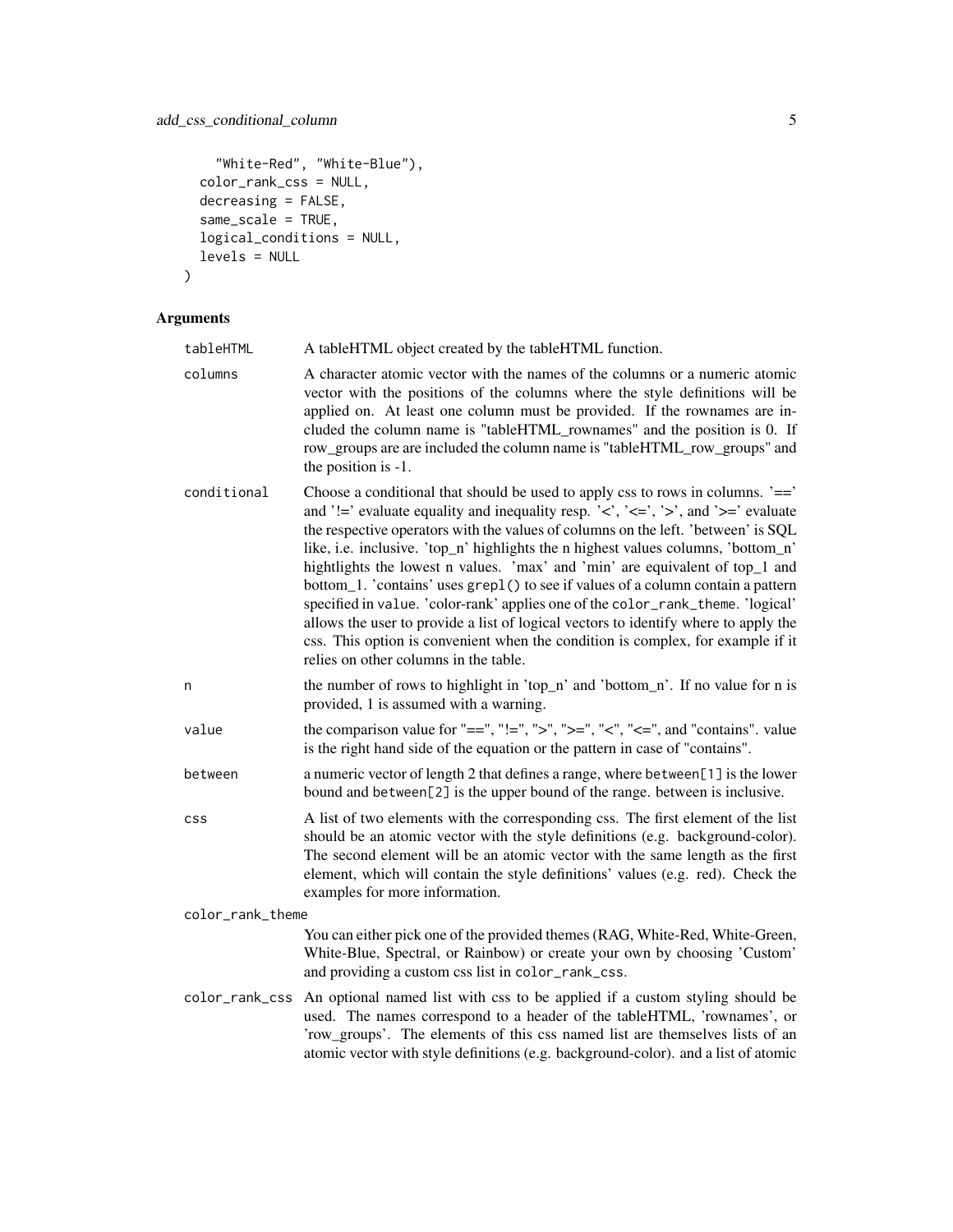|                    | vecors that contains the style definitions' values with the same length as the<br>number of rows for each style definition. You can use make_css_color_rank_theme<br>to obtain this list.                                                                                                                                                                                                                    |
|--------------------|--------------------------------------------------------------------------------------------------------------------------------------------------------------------------------------------------------------------------------------------------------------------------------------------------------------------------------------------------------------------------------------------------------------|
| decreasing         | logical. Should the sort order be increasing or decreasing? For the "radix"<br>method, this can be a vector of length equal to the number of arguments in<br>For the other methods, it must be length one.                                                                                                                                                                                                   |
| same_scale         | Logical. This flag indicates whether the condition should be applied to columns<br>individually or in conjunction. If TRUE, the condition will be evaluated on all<br>values of all columns. If FALSE, the condition will be evaluated per column.                                                                                                                                                           |
| logical_conditions |                                                                                                                                                                                                                                                                                                                                                                                                              |
|                    | A list of logical vectors indicating where the condition holds in each column<br>provided in the columns parameter. Should be provided when conditional is<br>'logical'. The length of the list should have the same length as columns, and the<br>length of each vector in the list should equal the number of rows in the table. If<br>one logical vector is given it wil be applied on all given columns. |
| levels             | Deprecated. Please change the factor levels in the input data of tableHTML.                                                                                                                                                                                                                                                                                                                                  |
|                    |                                                                                                                                                                                                                                                                                                                                                                                                              |

# Details

add\_css\_conditional\_column will add conditional css to a tableHTML's columns. add\_css\_conditional\_column will only add css to the columns without the headers or second headers (i.e. it only affects the td tag internally and not the th tag). If you want to add css to the headers or second headers please use add\_css\_header or add\_css\_second\_header. If you want to apply the same css for all rows in a column, please use add\_css\_column.

#### Value

A tableHTML object.

# Examples

```
qu_25_75 <- quantile(mtcars$disp, c(0.25, 0.75))
tableHTML(mtcars) %>%
  add_css_conditional_column(conditional = "<",
                             value = qu_25_75[1],
                             css = list('background-color', "green"),
                             columns = c("disp")) %>%
  add_css_conditional_column(conditional = "between",
                             between = qu_{25-75},
                             css = list('background-color', "orange"),
                             columns = c("disp")) %>%
  add_css_conditional_column(conditional = ">",
                             value = qu_25_75[2],
                             css = list('background-color', "red"),
                             column = c("disp"))tableHTML(mtcars) %>%
```
add\_theme('rshiny-blue') %>%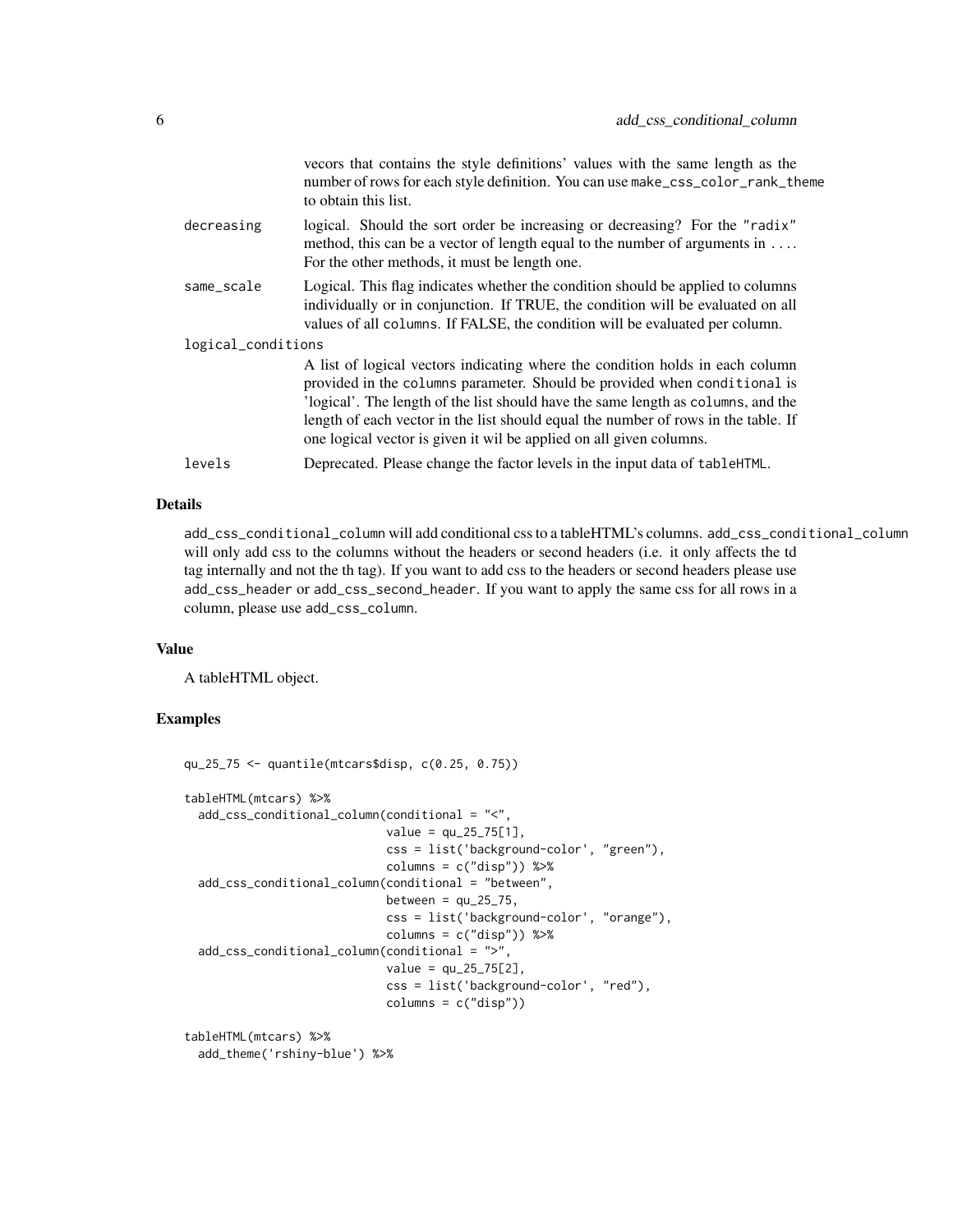```
add_css_header(css = list(c("background-color", "color"),
                 c("darkgray", "white")),
                 headers = 1:12) %>%
 add_css_conditional_column(conditional = "min",
                             css = list('background-color', "#99CCA0"),
                             columns = c("wt")) %>%
 add_css_conditional_column(conditional = "max",
                             value = qu_25_75[1],css = list('background-color', "#EA9393"),
                             columns = c("disp")) %>%
 add_css_conditional_column(conditional = "contains",
                             value = "Toyota",
                              css = list(c('background-color', "color"),
                                        c("lightgrey", "darkred")),
                              columns = c("rownames")) %>%
 add_css_conditional_column(conditional = "contains",
                             value = "Mazda",
                             css = list(c('background-color', "color"),
                                       c("steelblue", "lightgray")),
                             columns = c("rownames")) %>%
 add_css_conditional_column(conditional = "color_rank",
                             color_rank_theme = "White-Blue",
                             columns = 11)tableHTML(mtcars) %>%
  add_theme('scientific') %>%
 add_css_conditional_column(conditional = "color_rank",
                             color_rank_theme = "RAG",
                             columns = 1) %add_css_conditional_column(conditional = "color_rank",
                             color_rank_theme = "Rainbow",
                             column = 5,decreasing = TRUE)
css <- make_css_color_rank_theme(list(qsec = mtcars$qsec),
                                  colors = c('#E41A1C', '#377EB8', '#4DAF4A',
                                             '#984EA3', '#FF7F00', '#FFFF33',
                                             '#A65628', '#F781BF', '#999999'))
tableHTML(mtcars) %>%
 add_css_conditional_column(conditional = "color_rank",
                             color_rank_theme = "Custom",
                             color_rank_css = css,
                             columns = 7,decreasing = FALSE,
                             same_scale = FALSE)
tableHTML(mtcars) %>%
 add_css_conditional_column(conditional = "color_rank",
                            color_rank_theme = "RAG",
                             columns = c(1, 5)) %>%
  add_css_conditional_column(conditional = "color_rank",
                             color_rank_theme = "White-Blue",
```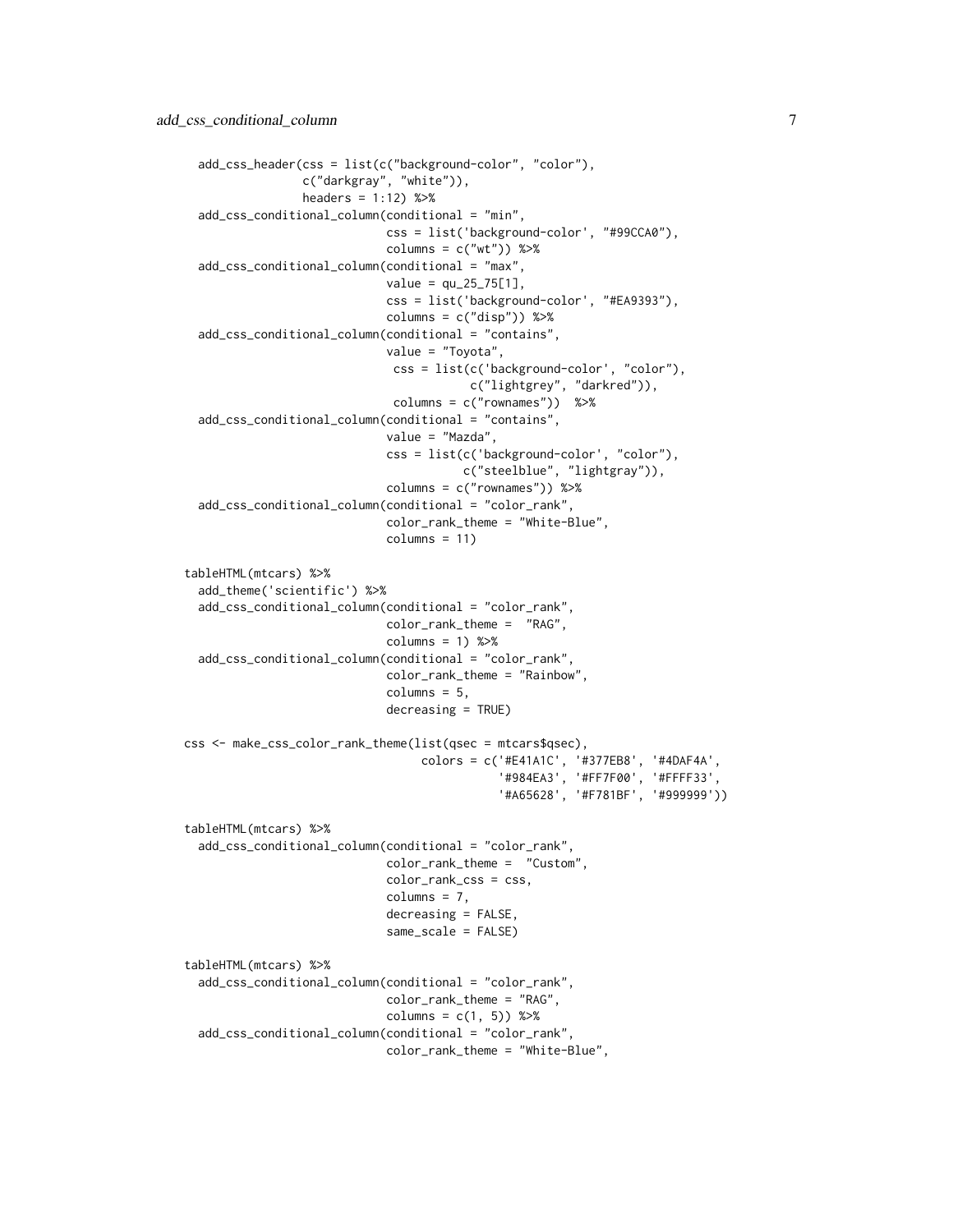```
columns = c(8, 11),same_scale = TRUE) %>%
 add_css_conditional_column(conditional = "color_rank",
                             color_rank_theme = "White-Red",
                             columns = c(9, 10),
                             same_scale = FALSE)
# test the condition on a column and apply the css on another
iris %>%
 tableHTML(rownames = FALSE,
            widths = rep(100, ncol(iris))) %>%
 add_css_conditional_column(
  conditional = 'logical',
  columns = c('Sepal.Length', 'Petal.Length'),
  css = list(c('background-color'), c('lightblue')),
  logical_conditions = list(iris$Sepal.Width==3,
                             iris$Petal.Width==0.3))
# apply the css on a full row
iris %>%
 tableHTML(rownames = FALSE,
            widths = rep(100, ncol(iris))) %>%
 add_css_conditional_column(conditional = 'logical',
                             columns = 1:ncol(iris),
                             css = list(c('background-color'), c('lightblue')),
                             logical_conditions = list(iris$Sepal.Width==3))
```
add\_css\_footer *Add css to tableHTML's footer*

# Description

add\_css\_footer will add css to a tableHTML's footer

#### Usage

```
add_css_footer(tableHTML, css)
```
#### **Arguments**

| tableHTML  | A tableHTML object created by the tableHTML function.                                                                                                                                                                                                                                                                                                                    |
|------------|--------------------------------------------------------------------------------------------------------------------------------------------------------------------------------------------------------------------------------------------------------------------------------------------------------------------------------------------------------------------------|
| <b>CSS</b> | A list of two elements with the corresponding css. The first element of the list<br>should be an atomic vector with the style definitions (e.g. background-color).<br>The second element will be an atomic vector with the same length as the first<br>element, which will contain the style definitions' values (e.g. red). Check the<br>examples for more information. |
|            |                                                                                                                                                                                                                                                                                                                                                                          |

#### Details

add\_css\_footer will add css to a tableHTML's footer.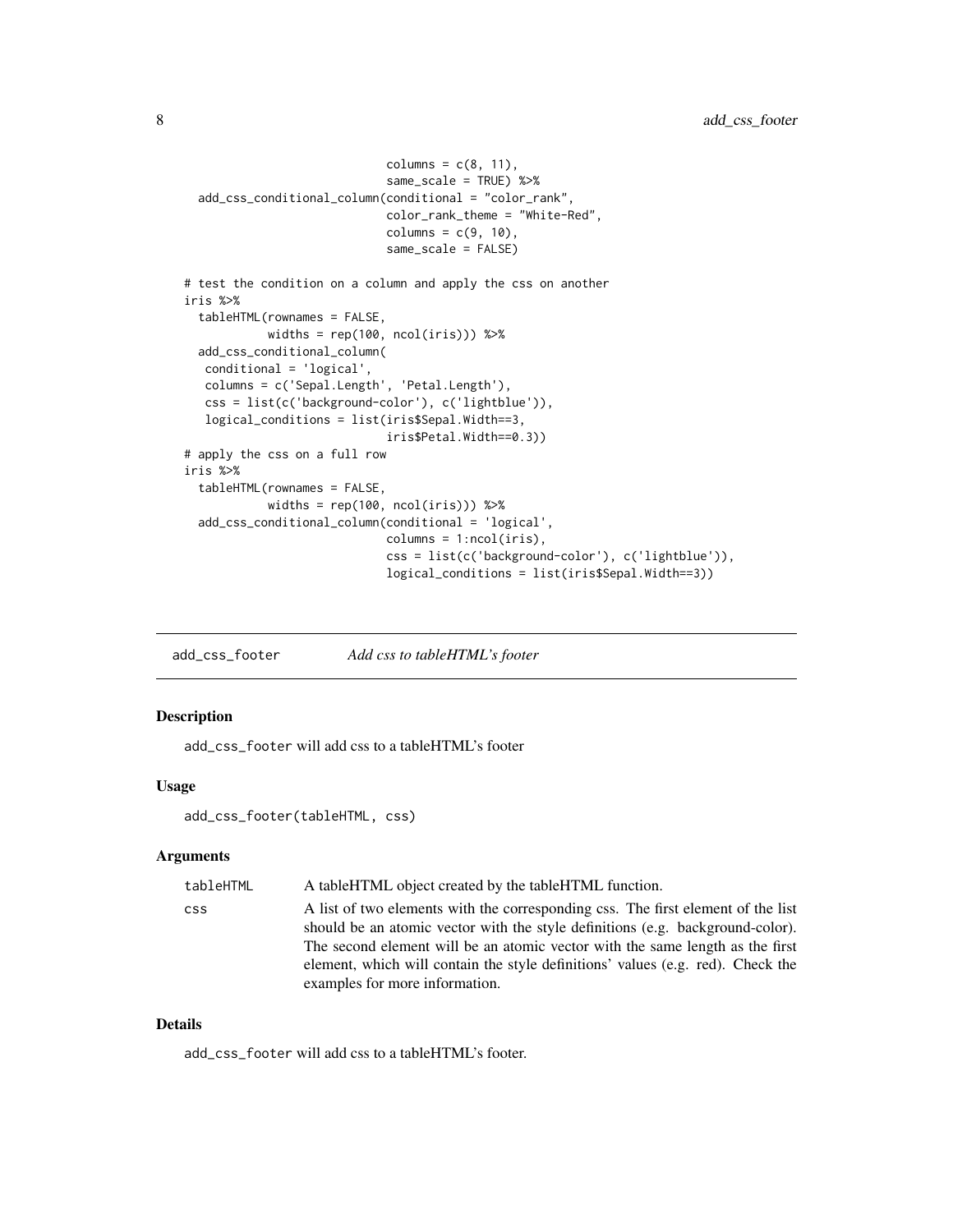# <span id="page-8-0"></span>add\_css\_header 9

# Value

A tableHTML object.

# Examples

```
tableHTML(mtcars, footer = 'This is a footer') %>%
 add_css_footer(css = list(c('color', 'font-size'), c('blue', '50px')))
tableHTML(mtcars, footer = 'This is a footer') %>%
 add_css_footer(css = list(c('color', 'font-size'), c('blue', '50px'))) %>%
 add_css_footer(css = list('background-color', 'green'))
```
add\_css\_header *Add css to tableHTML's headers*

# Description

add\_css\_header will add css to a tableHTML's headers

#### Usage

```
add_css_header(tableHTML, css, headers)
```
# Arguments

| tableHTML  | A tableHTML object created by the tableHTML function.                                                                                                                                                                                                                                                                                                                    |
|------------|--------------------------------------------------------------------------------------------------------------------------------------------------------------------------------------------------------------------------------------------------------------------------------------------------------------------------------------------------------------------------|
| <b>CSS</b> | A list of two elements with the corresponding css. The first element of the list<br>should be an atomic vector with the style definitions (e.g. background-color).<br>The second element will be an atomic vector with the same length as the first<br>element, which will contain the style definitions' values (e.g. red). Check the<br>examples for more information. |
| headers    | A numeric atomic vector with the indices of the headers where the style defini-<br>tions will be applied on. At least one header index must be provided.                                                                                                                                                                                                                 |

# Details

add\_css\_header will add css to a tableHTML's headers.

#### Value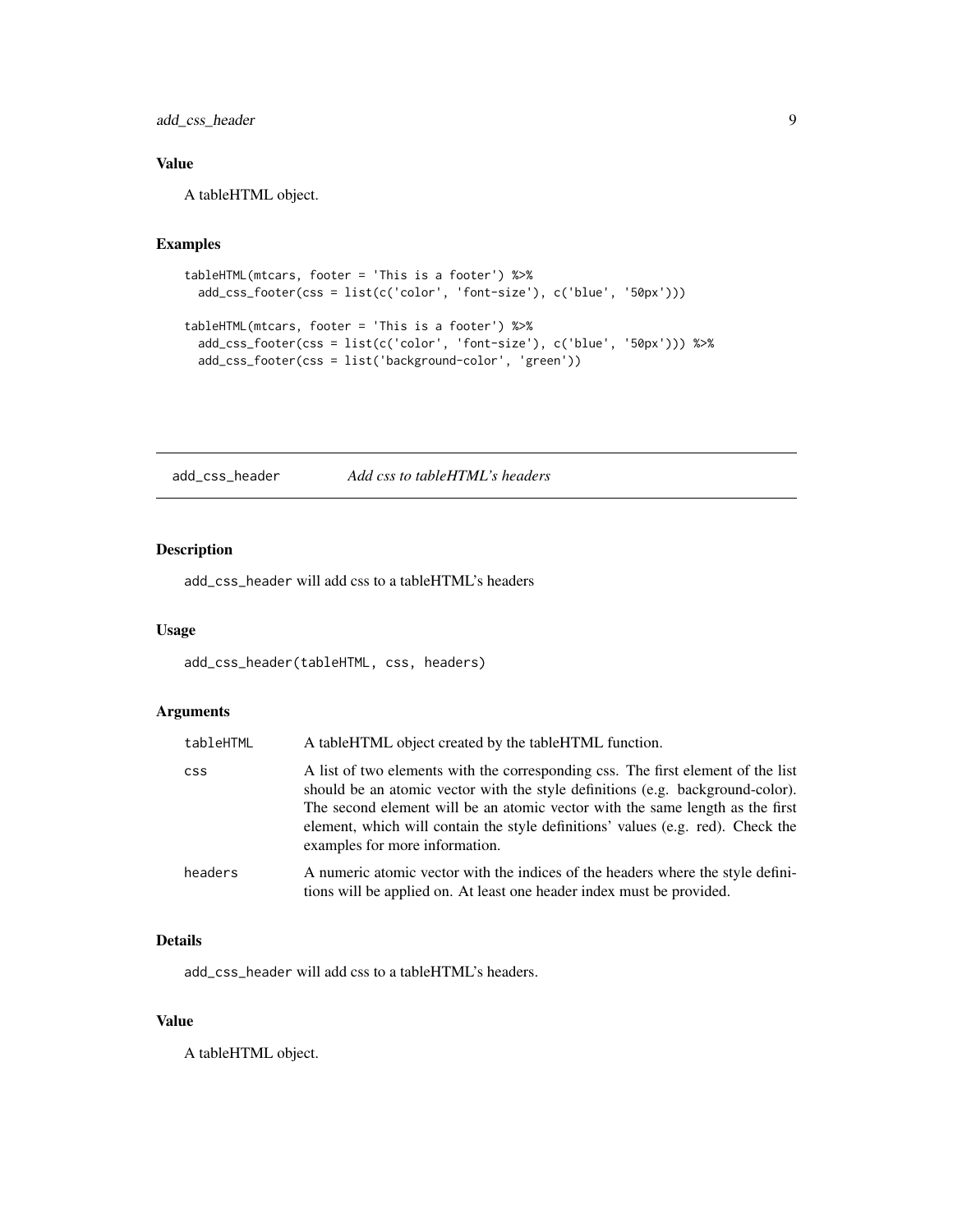#### Examples

```
tableHTML(mtcars) %>%
 add_css_header(css = list(c('background-color', 'border'), c('lightgray', '3px solid green')),
                 headers = 2)
tableHTML(mtcars) %>%
 add_css_header(css = list(c('background-color', 'border'), c('lightgray', '3px solid green')),
                 headers = c(1, 4))
```
add\_css\_row *Add css to tableHTML's rows*

# Description

add\_css\_row will add css to a tableHTML's rows

# Usage

add\_css\_row(tableHTML, css, rows = NULL)

#### Arguments

| tableHTML  | A tableHTML object created by the tableHTML function.                                                                                                                                                                                                                                                                                                                    |
|------------|--------------------------------------------------------------------------------------------------------------------------------------------------------------------------------------------------------------------------------------------------------------------------------------------------------------------------------------------------------------------------|
| <b>CSS</b> | A list of two elements with the corresponding css. The first element of the list<br>should be an atomic vector with the style definitions (e.g. background-color).<br>The second element will be an atomic vector with the same length as the first<br>element, which will contain the style definitions' values (e.g. red). Check the<br>examples for more information. |
| rows       | A numeric atomic vector with the indices of the rows on which the style defini-<br>tions will be applied. headers and second_headers are included in the rows. Default<br>is NULL which means that it will be applied to all rows.                                                                                                                                       |

#### Details

add\_css\_row will add css to a tableHTML's rows. The only thing you need to be cautious about is the rows argument. headers and second\_headers are still considered rows. add\_css\_row affects the tr tag of the HTML code internally.

# Value

<span id="page-9-0"></span>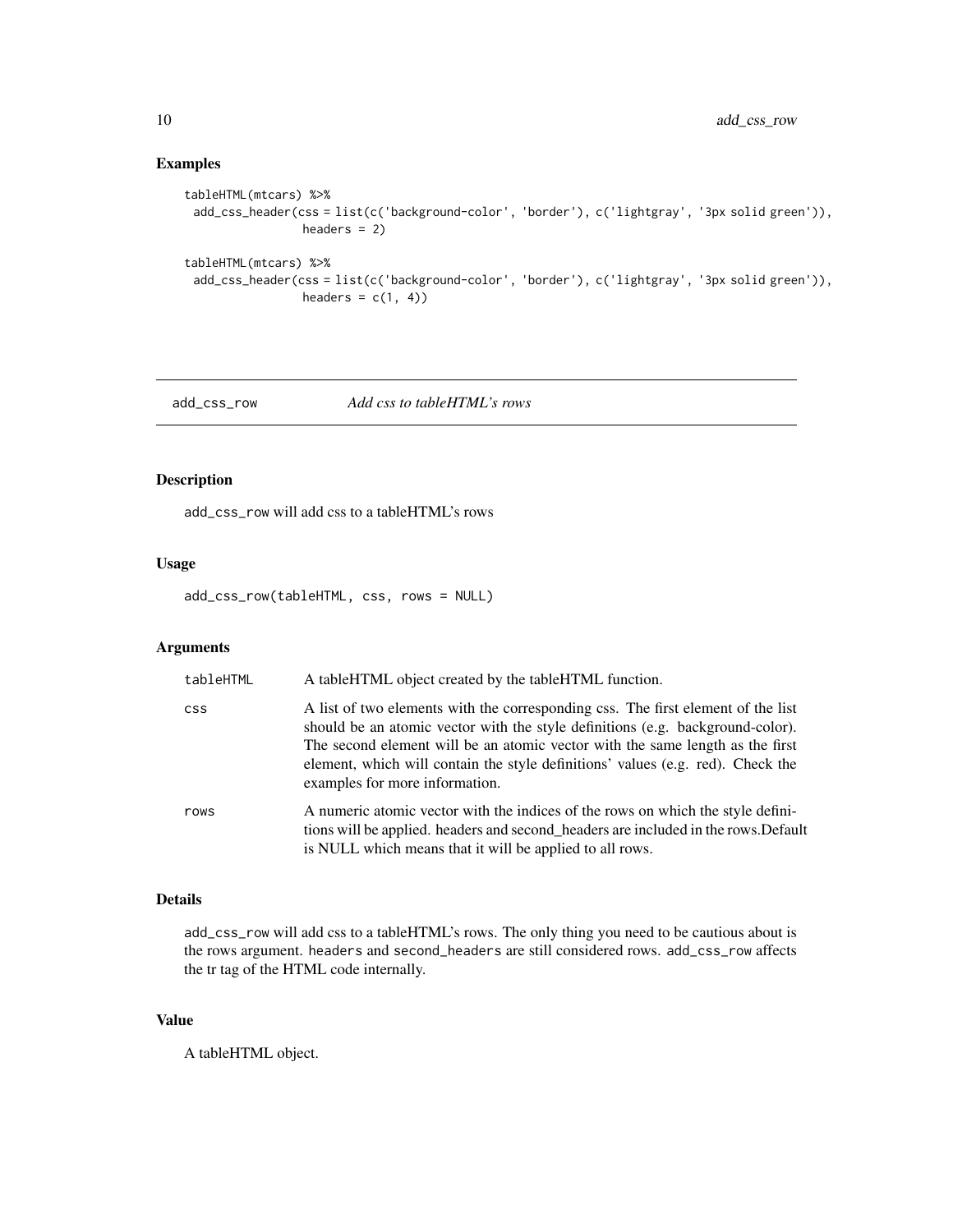# <span id="page-10-0"></span>add\_css\_rows\_in\_column 11

# Examples

```
tableHTML(mtcars) %>%
 add_css_row(css = list(c('background-color', 'border'), c('lightgray', '3px solid green')))
tableHTML(mtcars) %>%
 add_css_row(css = list(c('background-color', 'border'), c('lightgray', '3px solid green')),
              rows = 1:33)
```
add\_css\_rows\_in\_column

*Add css to tableHTML's columns' rows.*

#### Description

add\_css\_rows\_in\_column will add css to a tableHTML's individual rows within a column

# Usage

add\_css\_rows\_in\_column(tableHTML, css, column)

#### Arguments

| tableHTML  | A tableHTML object created by the tableHTML function.                                                                                                                                                                                                                                                                                                                                                                          |
|------------|--------------------------------------------------------------------------------------------------------------------------------------------------------------------------------------------------------------------------------------------------------------------------------------------------------------------------------------------------------------------------------------------------------------------------------|
| <b>CSS</b> | A list of two elements. The first element of the list should be an atomic vector<br>of length 1 with the style definition (e.g. background-color). The second ele-<br>ment will be an atomic vector with the same length as the column, which will<br>contain the style definitions' values (e.g. red). Check the examples for more<br>information.                                                                            |
| column     | A character atomic vector of length 1, with the name of the column or a numeric<br>atomic vector with the positions of the columns where the style definitions will<br>be applied on. Only one column must be provided. If the rownames are in-<br>cluded the column name is "tableHTML_rownames" and the position is 0. If<br>row_groups are included the column name is "tableHTML_row_groups" and<br>the position is $-1$ . |

#### Details

add\_css\_rows\_in\_column will add css to a tableHTML's individual rows within a column. Only one css style definition can be used, and multiple values (same length as the column) will be applied to the rows within the column. As an example a list of different colours can be provided for all the rows within a column.

# Value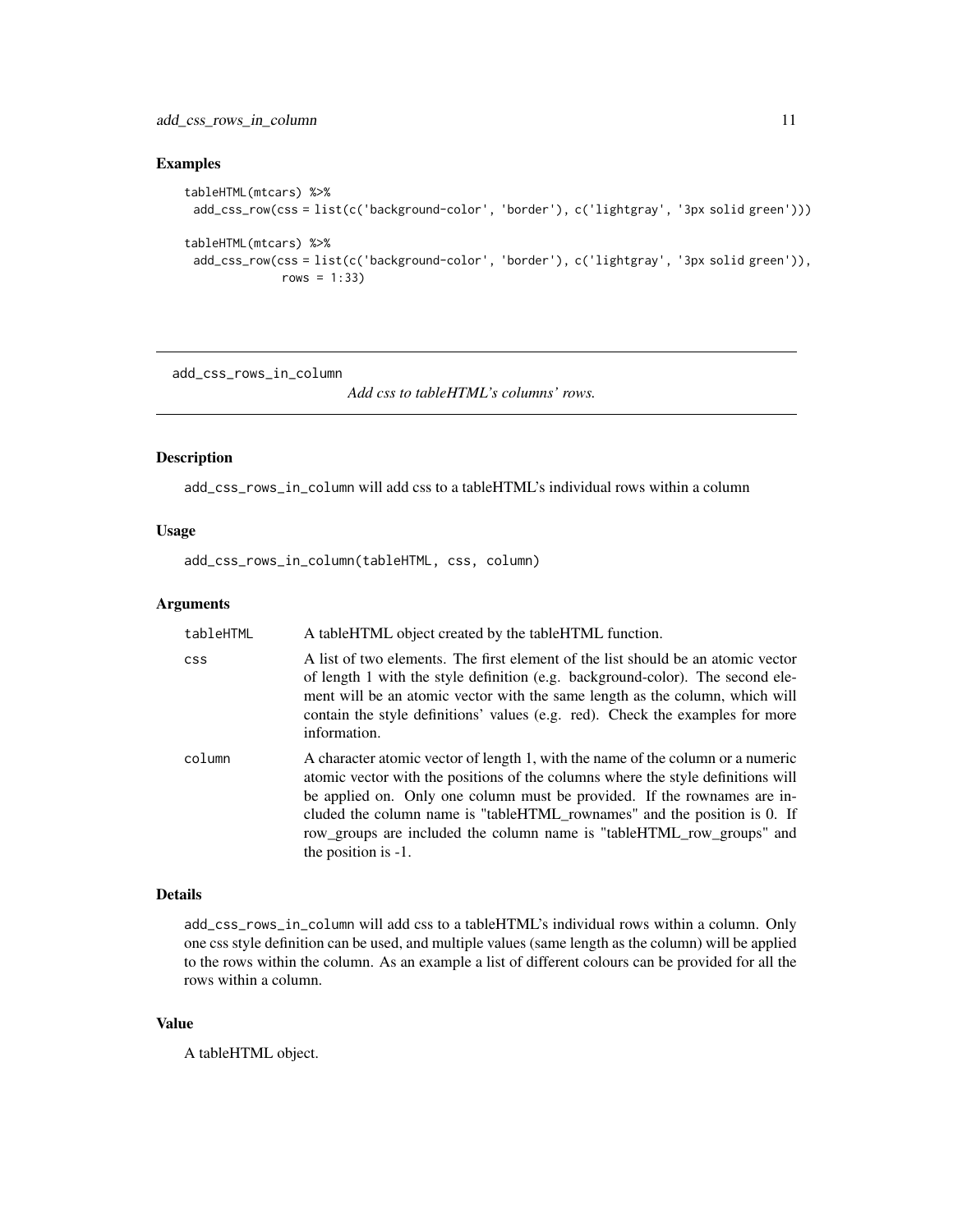#### <span id="page-11-0"></span>Examples

```
tableHTML(mtcars) %>%
  add_css_rows_in_column(css = list('background-color',
                                  rep(c('red', 'green'), each = 16)),column = 'mpg')tableHTML(mtcars) %>%
  add_css_column(css = list('border', '3px solid blue'),
                 columns = c('mpg', 'disp', 'rownames')) %>%
  add_css_rows_in_column(css = list(c('background-color'),
                                  rep(c('red', 'green'), each = 16)),column = 'mpg')tableHTML(mtcars) %>%
  add_css_rows_in_column(css = list(c('background-color'),
                                  rep(c('red', 'green'), each = 16)),column = 'mpg') %>%
  add_css_column(css = list('border', '3px solid blue'),
                 columns = c('mpg', 'disp', 'rownames'))
```
add\_css\_second\_header *Add css to tableHTML's second headers*

#### Description

add\_css\_second\_header will add css to a tableHTML's second headers

#### Usage

```
add_css_second_header(tableHTML, css, second_headers)
```
#### **Arguments**

| tableHTML  | A table HTML object created by the table HTML function.                                                                                                                                                                                                                                                                                                                  |
|------------|--------------------------------------------------------------------------------------------------------------------------------------------------------------------------------------------------------------------------------------------------------------------------------------------------------------------------------------------------------------------------|
| <b>CSS</b> | A list of two elements with the corresponding css. The first element of the list<br>should be an atomic vector with the style definitions (e.g. background-color).<br>The second element will be an atomic vector with the same length as the first<br>element, which will contain the style definitions' values (e.g. red). Check the<br>examples for more information. |
|            | second headers A numeric atomic vector with the indices of the second headers where the style<br>definitions will be applied on. At least one second header index must be pro-<br>vided.                                                                                                                                                                                 |

# Details

add\_css\_second\_header will add css to a tableHTML's second headers.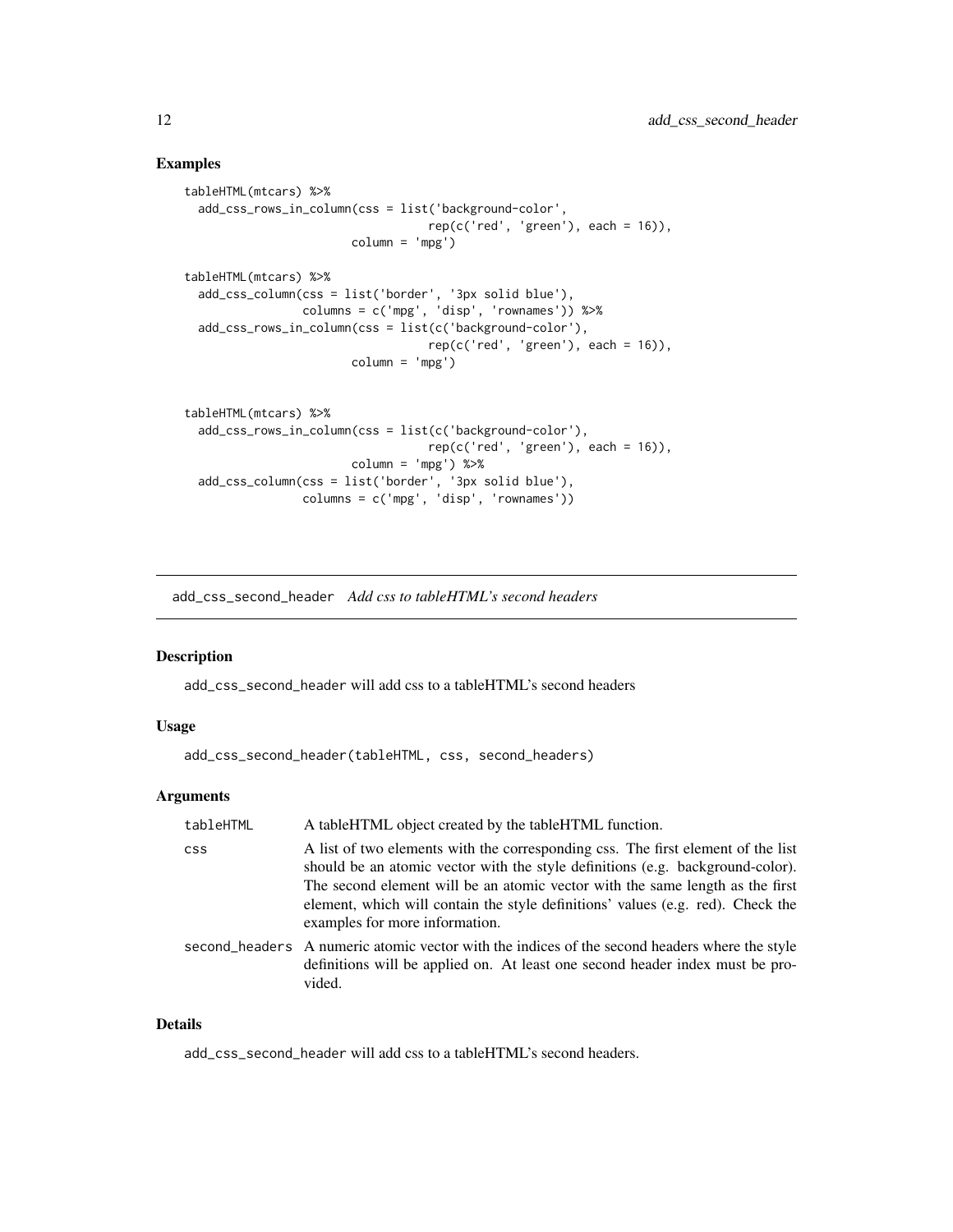<span id="page-12-0"></span>add\_css\_table 13

# Value

A tableHTML object.

#### Examples

```
tableHTML(mtcars, second_headers = list(c(3, 4, 5), c('coll', 'col2', 'col3')) %>%
 add_css_second_header(css = list(c('background-color', 'border'),
                                  c('lightgray', '3px solid green')),
                       second\_heads = c(1, 3)
```
add\_css\_table *Add css to the whole tableHTML*

#### Description

add\_css\_table will add css to the whole HTML table

# Usage

add\_css\_table(tableHTML, css)

#### Arguments

| tableHTML  | A tableHTML object created by the tableHTML function.                                                                                                              |
|------------|--------------------------------------------------------------------------------------------------------------------------------------------------------------------|
| <b>CSS</b> | A list of two elements with the corresponding css. The first element of the list<br>should be an atomic vector with the style definitions (e.g. background-color). |
|            | The second element will be an atomic vector with the same length as the first                                                                                      |
|            | element, which will contain the style definitions' values (e.g. red). Check the<br>examples for more information.                                                  |

## Details

add\_css\_table will add css to the whole HTML table.

# Value

A tableHTML object.

```
tableHTML(mtcars) %>%
 add_css_table(css = list('background-color', 'lightgray'))
tableHTML(mtcars) %>%
  add_css_table(css = list('background-color', 'lightgray')) %>%
  add_css_table(css = list('background-color', 'lightblue'))
```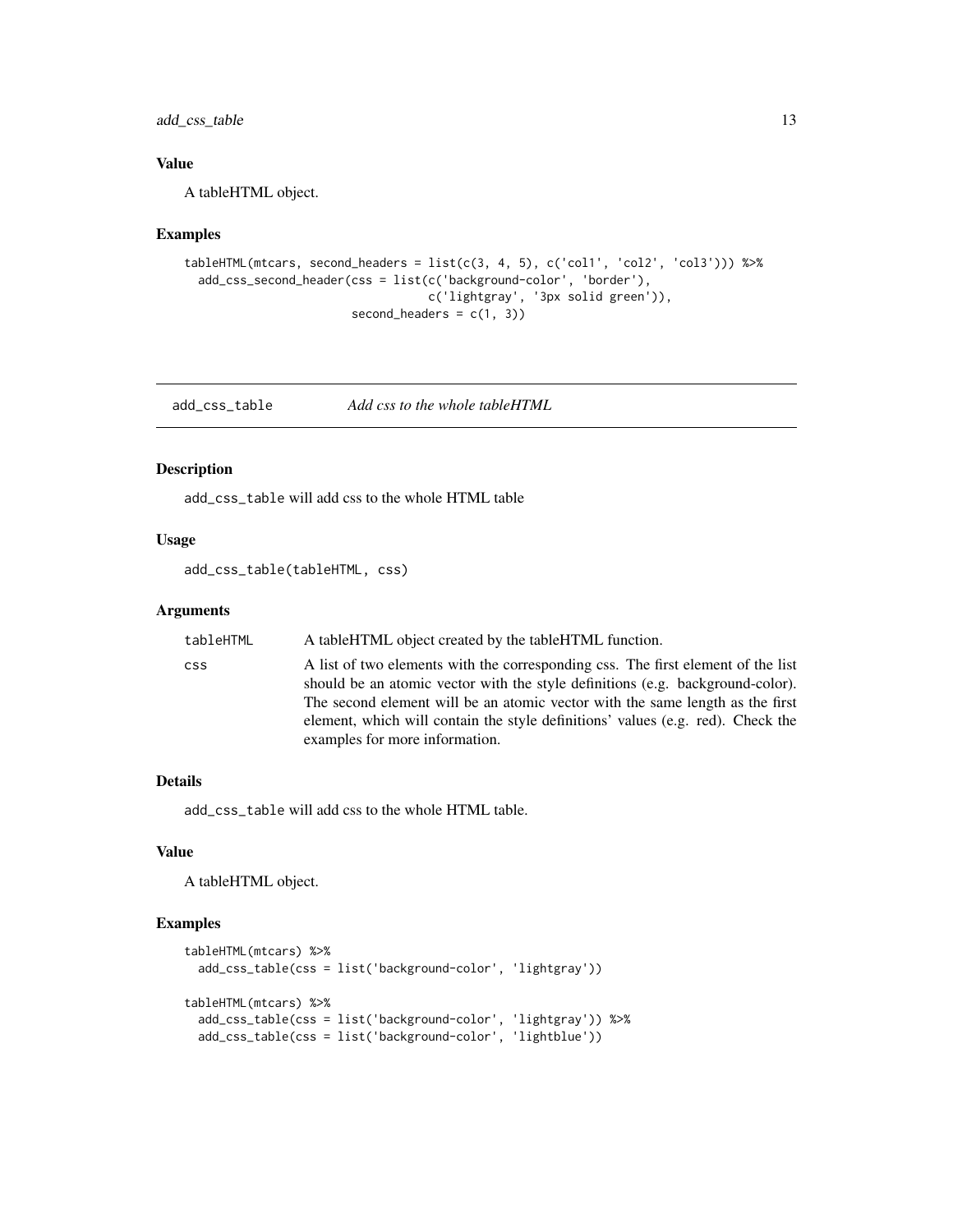```
tableHTML(mtcars) %>%
 add_css_table(css = list('background-color', 'lightgray')) %>%
 add_css_table(css = list('text-align', 'center'))
```
add\_css\_tbody *Add css to the tbody tag*

#### Description

add\_css\_tbody will add css to the tbody tag i.e. to all table apart from the headers and second headers.

# Usage

add\_css\_tbody(tableHTML, css)

# Arguments

| tableHTML | A tableHTML object created by the tableHTML function.                            |
|-----------|----------------------------------------------------------------------------------|
| CSS.      | A list of two elements with the corresponding css. The first element of the list |
|           | should be an atomic vector with the style definitions (e.g. background-color).   |
|           | The second element will be an atomic vector with the same length as the first    |
|           | element, which will contain the style definitions' values (e.g. red). Check the  |
|           | examples for more information.                                                   |

#### Details

add\_css\_thead will add css to the tbody tag i.e. to all table apart from the headers and second headers.

#### Value

A tableHTML object.

```
tableHTML(mtcars) %>%
 add_css_tbody(css = list('background-color', 'lightgray'))
tableHTML(mtcars) %>%
 add_css_tbody(css = list('background-color', 'lightgray')) %>%
 add_css_tbody(css = list('background-color', 'lightblue'))
tableHTML(mtcars) %>%
 add_css_tbody(css = list('background-color', 'lightgray')) %>%
 add_css_tbody(css = list('text-align', 'center'))
```
<span id="page-13-0"></span>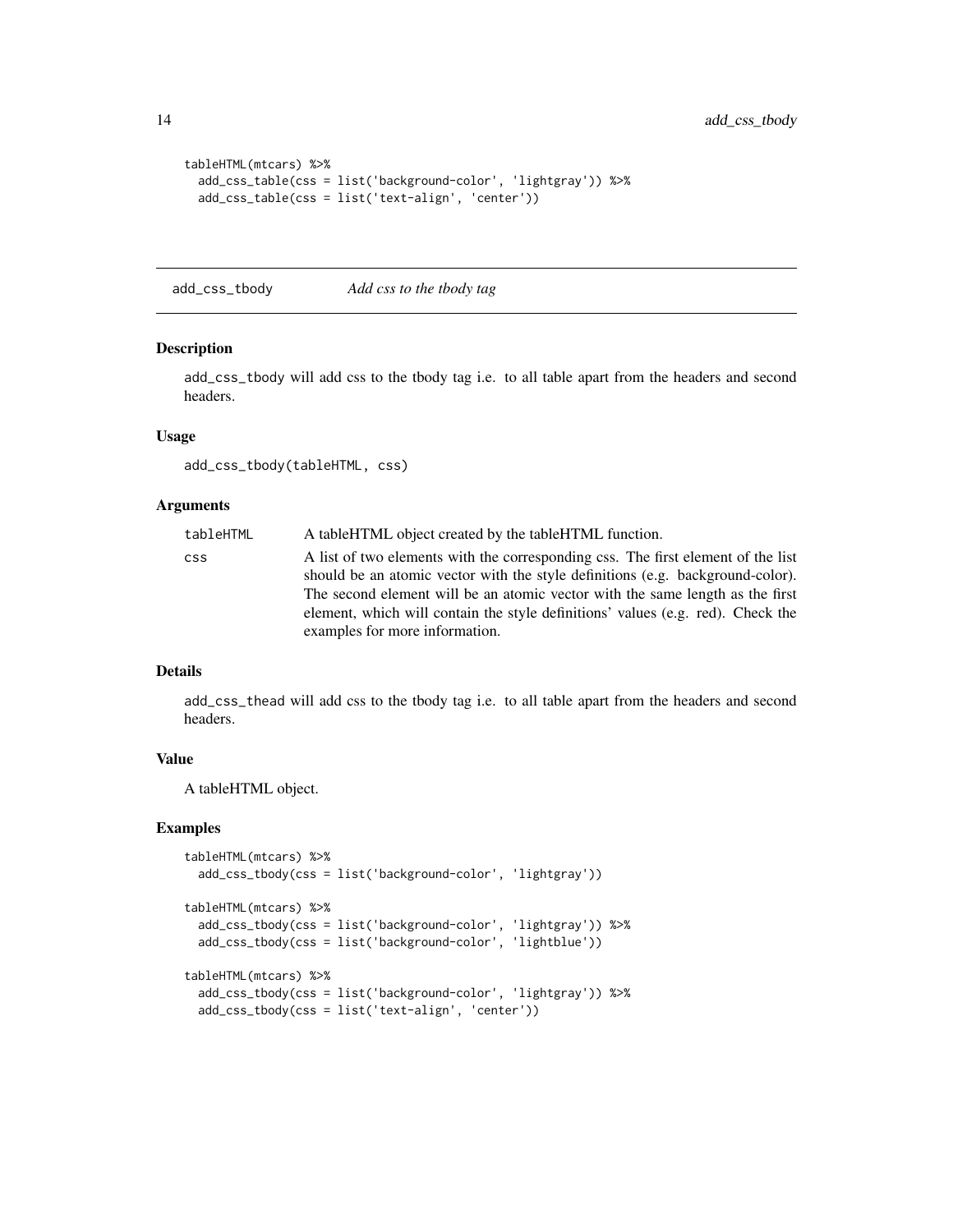### <span id="page-14-0"></span>Description

add\_css\_thead will add css to the thead tag i.e. to headers and second\_headers.

### Usage

```
add_css_thead(tableHTML, css)
```
#### Arguments

| tableHTML  | A tableHTML object created by the tableHTML function.                                                                                                                                                                                                                                                                                                                    |
|------------|--------------------------------------------------------------------------------------------------------------------------------------------------------------------------------------------------------------------------------------------------------------------------------------------------------------------------------------------------------------------------|
| <b>CSS</b> | A list of two elements with the corresponding css. The first element of the list<br>should be an atomic vector with the style definitions (e.g. background-color).<br>The second element will be an atomic vector with the same length as the first<br>element, which will contain the style definitions' values (e.g. red). Check the<br>examples for more information. |

# Details

add\_css\_thead will add css to the thead tag i.e. to headers and second\_headers.

# Value

A tableHTML object.

```
tableHTML(mtcars) %>%
 add_css_thead(css = list('background-color', 'lightgray'))
tableHTML(mtcars) %>%
 add_css_thead(css = list('background-color', 'lightgray')) %>%
 add_css_thead(css = list('background-color', 'lightblue'))
tableHTML(mtcars) %>%
 add_css_thead(css = list('background-color', 'lightgray')) %>%
 add_css_thead(css = list('text-align', 'center'))
```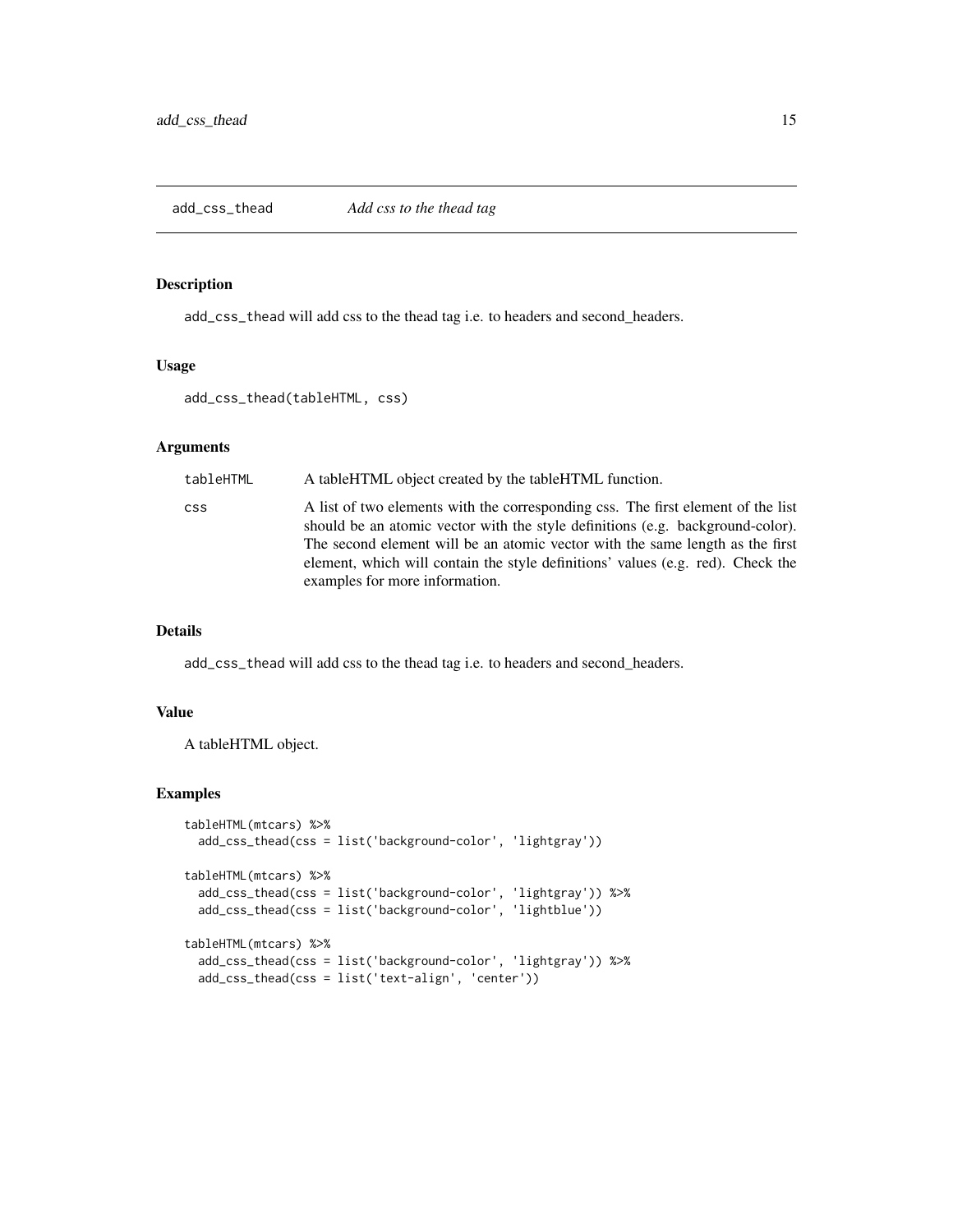<span id="page-15-0"></span>add\_editable\_column *Make columns Editable*

#### Description

add\_editable\_column will make the specified columns editable

### Usage

add\_editable\_column(tableHTML, columns)

# Arguments

| tableHTML | A tableHTML object created by the tableHTML function.                                                                                                                                                                                                                                                                                                                                                                       |
|-----------|-----------------------------------------------------------------------------------------------------------------------------------------------------------------------------------------------------------------------------------------------------------------------------------------------------------------------------------------------------------------------------------------------------------------------------|
| columns   | A character atomic vector with the names of the columns or a numeric atomic<br>vector with the positions of the columns where the style definitions will be<br>applied on. At least one column must be provided. If the rownames are in-<br>cluded the column name is "tableHTML_rownames" and the position is 0. If<br>row_groups are are included the column name is "tableHTML_row_groups" and<br>the position is $-1$ . |
|           |                                                                                                                                                                                                                                                                                                                                                                                                                             |

# Value

A tableHTML object.

#### Examples

```
tableHTML(mtcars) %>%
 add_editable_column(columns = 'mpg')
```
tableHTML(mtcars,

```
rownames = TRUE,
       widths = c(150, 100, rep(50, 11)),
       row_groups = list(c(10, 10, 12), c('Group 1', 'Group 2', 'Group 3'))) %>%
add_css_column(css = list('background-color', 'lightgray'), columns = 'row_groups') %>%
add_css_column(css = list('text-align', 'right'), columns = 'row_groups') %>%
add_css_header(css = list('background-color', 'lightgray'), headers = 1) %>%
add_editable_column(columns = -1:3)
```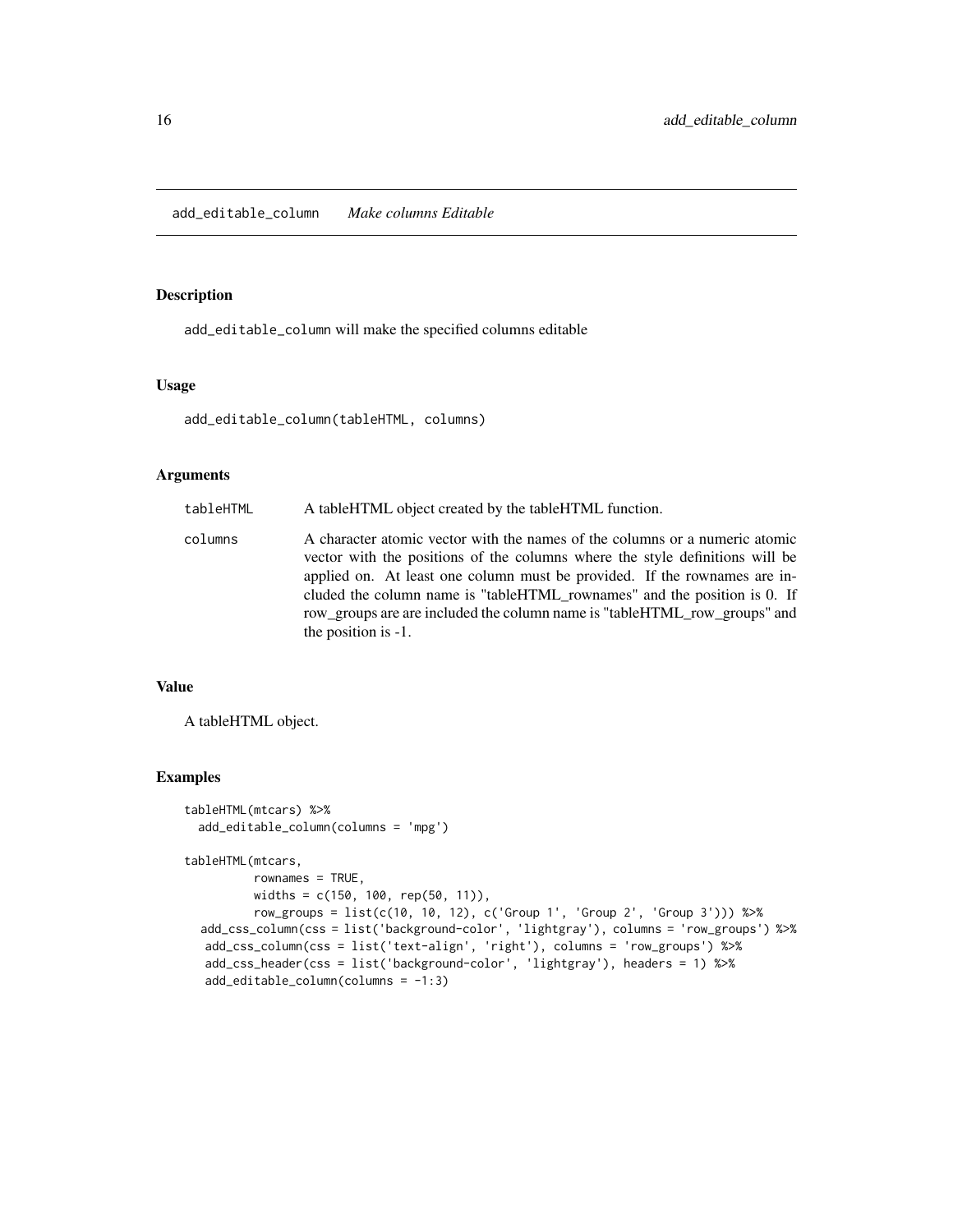<span id="page-16-0"></span>

#### Description

add\_theme will add a theme to tableHTML

#### Usage

```
add_theme(tableHTML, theme = c("scientific", "rshiny-blue", "colorize"), ...)
```
# Arguments

| tableHTML | A tableHTML object.                                                                                                                                                                                                                       |
|-----------|-------------------------------------------------------------------------------------------------------------------------------------------------------------------------------------------------------------------------------------------|
| theme     | Pick one of the provided themes. These can still be modified by extra css.<br>Choices are: scientific, rshiny-blue, colorize. Column widths are not provided<br>when you select a theme. Please use the width argument for column widths. |
| $\cdots$  | Additional parameters to pass to the theme. Currently "colorize" is the only<br>theme that takes additional parameters. For more details on those parameters<br>see add_theme_colorize.                                                   |

# Details

add\_theme will add a theme to tableHTML.

#### Value

A tableHTML object.

```
tableHTML(mtcars,
         rownames = FALSE,
         widths = c(140, rep(50, 11)),
         row_groups = list(c(10, 10, 12), c('Group 1', 'Group 2', 'Group 3')),
         second_headers = list(c(3, 4), c('coll', 'col2')) %>%
  add_theme('scientific')
tableHTML(mtcars, widths = c(140, rep(50, 11))) %>%
  add_theme ('rshiny-blue')
mtcars %>%
  tableHTML(widths = c(150, rep(50, 11)),rownames = TRUE) %>%
  add_theme('colorize')
generate_df <- function(){
  df <- data.frame(Month = month.abb,
```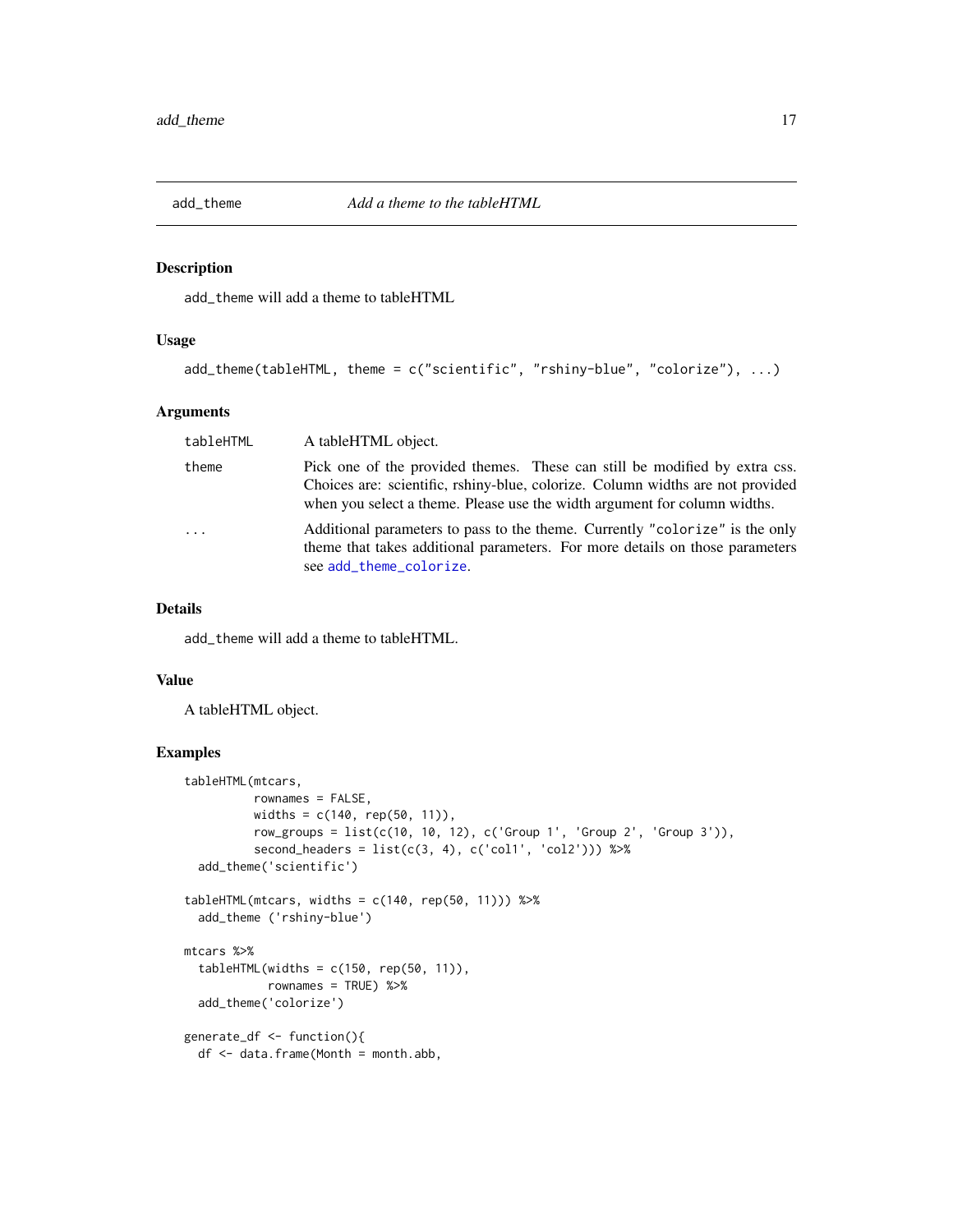```
x1 = sample(1:100, 12),
                   x2 = sample(1:100, 12),
                   x3 = sample(1:100, 12),
                   stringsAsFactors = FALSE)
  df[nrow(df) + 1, ] <- c('Total', sum(df$x1), sum(df$x2), sum(df$x3))
  return(df)
}
df_1 <- generate_df()
df_2 <- generate_df()
rbind(df_1, df_2) %>%
  tableHTML(widths = rep(50, 4), rownames = FALSE) %>%
  add_theme('colorize', total_rows = c(13, 26),
            color = c('steelblue', 'green3'), id_column = TRUE)
```
<span id="page-17-1"></span>add\_theme\_colorize *Add a theme to a tableHTML with a total row.*

# Description

add\_theme\_colorize will add an Excel-like theme to tableHTML and hightlights one or more total-rows.

#### Usage

```
add_theme_colorize(
  tableHTML,
  color = "steelblue",
  total_rows = NULL,
  id_column = FALSE
\lambda
```
# Arguments

| tableHTML  | A tableHTML object.                                                                                                                                                                                   |
|------------|-------------------------------------------------------------------------------------------------------------------------------------------------------------------------------------------------------|
| color      | A character vector to specify the desired color. It can contain at most two colors.<br>Accepts color names (as listed by colors()), as well as hexadecimal represen-<br>tation of the form "#rrggbb". |
|            | If two colors are chosen, the first color will be the dominant one, and row color-<br>ing will alternate between the first and second color.                                                          |
| total_rows | A numeric atomic vector with the indices of the total/subtotal rows. Default is<br>NULL which means no row will be highlighted.                                                                       |
| id column  | A boolean, if set to TRUE the first column will be highlighted as an ID column.<br>Default is FALSE.                                                                                                  |

#### Details

add\_theme\_colorize will add an Excel-like theme to tableHTML. Column widths are not provided with the theme. Please use the width argument for column widths.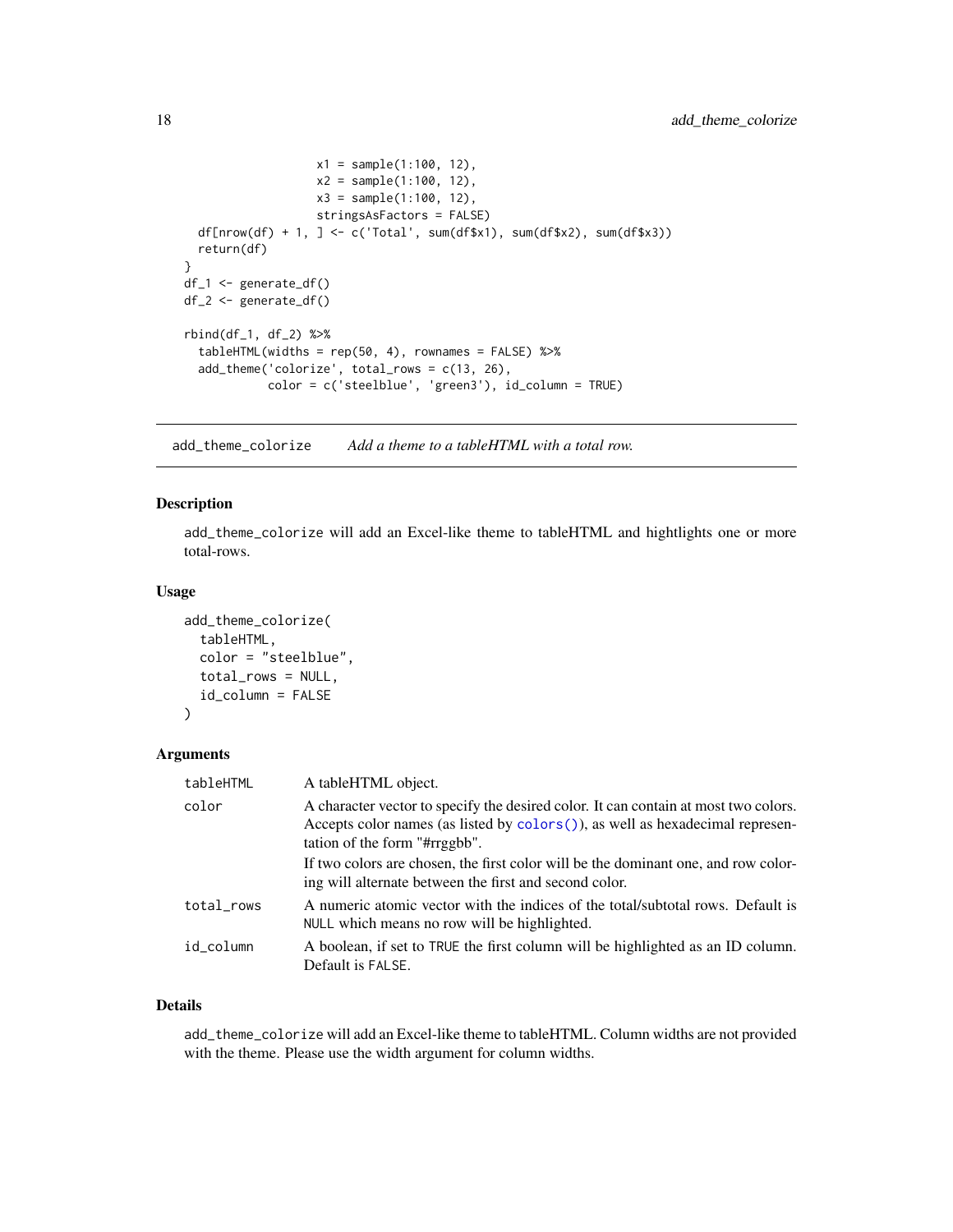add\_theme\_colorize 19

# Value

A tableHTML object.

```
# no total rows
mtcars %>%
 tableHTML(widths = c(140, rep(50, 11))) %>%
 add_theme_colorize()
# one total row
x1 <- sample(1:100, 12)
x2 <- sample(1:100, 12)
x3 <- sample(1:100, 12)
df \leq - data.frame(Month = month.abb, x1, x2, x3,
                 stringsAsFactors = FALSE)
df[nnow(df) + 1, ] \leftarrow c('Total', sum(x1), sum(x2), sum(x3))df %>%
  tableHTML(widths = rep(50, 4), rownames = FALSE) %>%
  add_theme_colorize(total_rows = nrow(df),
                     color = 'darkred')
# multiple subtotal rows
df_q \leftarrow rbind(df[1:3, ],
  c('Sum1', sum(x1[1:3]), sum(x2[1:3]), sum(x3[1:3])),
  df[4:6, ],
  c('Sum2', sum(x1[4:6]), sum(x2[4:6]), sum(x3[4:6])),
  df[7:9, ],
  c('Sum3', sum(x1[7:9]), sum(x2[7:9]), sum(x3[7:9])),
  df[10:12, ],
  c('Sum4', sum(x1[10:12]), sum(x2[10:12]), sum(x3[10:12])))
df_q %>%
  tableHTML(widths = rep(50, 5),rownames = FALSE,
            row_groups = list(c(4, 4, 4, 4),c('Q1', 'Q2', 'Q3', 'Q4'))) %>%
  add_theme_colorize(color = '#009999',
                   total_{rows} = c(4, 8, 12, 16)# Two colors and an id_column
df_q %>%
  tableHTML(widths = rep(50, 5),rownames = FALSE,
            row\_groups = list(c(4, 4, 4, 4),c('Q1', 'Q2', 'Q3', 'Q4'))) %>%
  add_theme_colorize(color = c('pink3', 'yellow2'),
```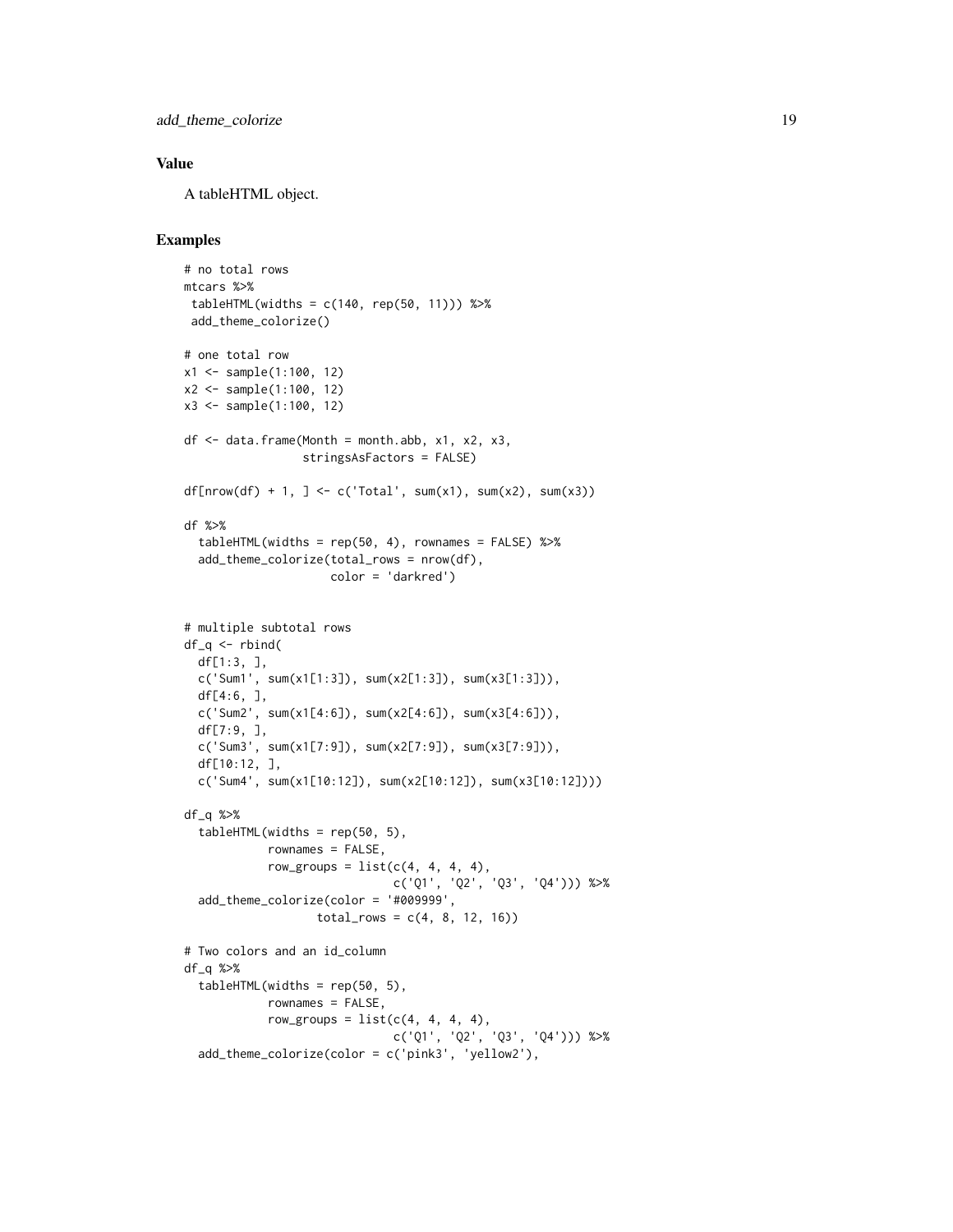<span id="page-19-0"></span> $total_{rows} = c(4, 8, 12, 16), id_{column} = TRUE)$ 

create\_hexlogo *Generate hexagon logo from a tableHTML object.*

#### Description

The purpose of the function create\_hexlogo is to generate the hexagon logo of the tableHTML package.

## Usage

```
create_hexlogo(
  save = TRUE,
  format = "html",
  file = "tableHTML_hexlogo.html",
  complete_html = FALSE,
  ...
\mathcal{L}
```
# Arguments

| save          | A boolean when set to TRUE the logo will be saved in the specified format.                                                                         |
|---------------|----------------------------------------------------------------------------------------------------------------------------------------------------|
| format        | A character string to specify the format of the output, it accepts 'html', 'png',<br>or 'jpeg'. Default is 'html'.                                 |
| file          | A character string to specify the name and path to the new file. Should end with<br>'.html', '.png', or '.jpeg', depending on the selected format. |
| complete_html | Either TRUE or FALSE. Defaults to FALSE. If TRUE then the <html> and<br/><br/>body&gt; tags are also added in the file.</html>                     |
| $\ddots$      | Further parameters to pass to webshot.                                                                                                             |

#### Details

The function create\_hexlogo will generate the hexagon logo of the tableHTML package.

# Value

The hexagon logo of the tableHTML package as a tableHTML object.

The output will be shown in the Viewer pane, and can be saved either as an image or as an HTML.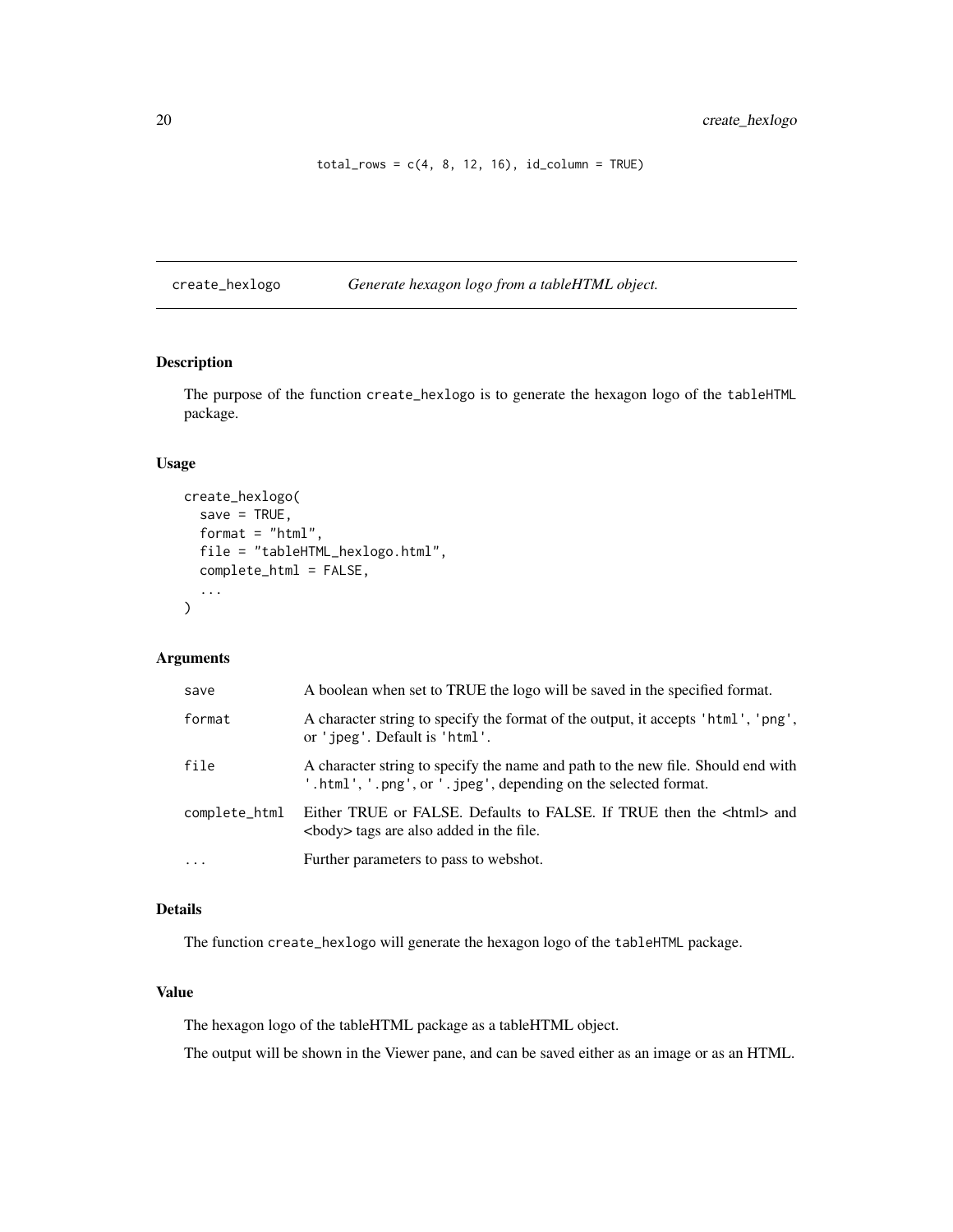# <span id="page-20-0"></span>create\_logo 21

# Examples

```
## Not run:
create_hexlogo(save = FALSE)
create_hexlogo(format = 'jpeg',
            file = '~/exported_hexlogo.jpeg')
## End(Not run)
```
create\_logo *Generate package's logo*

# Description

create\_logo will create and generate the package's logo.

# Usage

```
create_logo(
  save = TRUE,format = "html",
  file = "tableHTML_logo.html",
  complete_html = FALSE,
  ...
)
```
# Arguments

| save          | A boolean when set to TRUE the logo will be saved in the specified format.                                                                        |
|---------------|---------------------------------------------------------------------------------------------------------------------------------------------------|
| format        | A character string to specify the format of the output, it accepts 'html', 'png',<br>or 'ipeg'. Default is 'html'.                                |
| file          | A character string to specify the name and path to the new file. Should end with<br>.html', '.png', or '.jpeg', depending on the selected format. |
| complete_html | Either TRUE or FALSE. Defaults to FALSE. If TRUE then the <html> and<br/><br/>body&gt; tags are also added in the file.</html>                    |
| $\cdots$      | Further parameters to pass to webshot.                                                                                                            |

# Details

create\_logo will create and generate the package's logo.

#### Value

The logo of the tableHTML package as a tableHTML object. The output will be shown in the Viewer pane, and can be saved either as an image or as an HTML.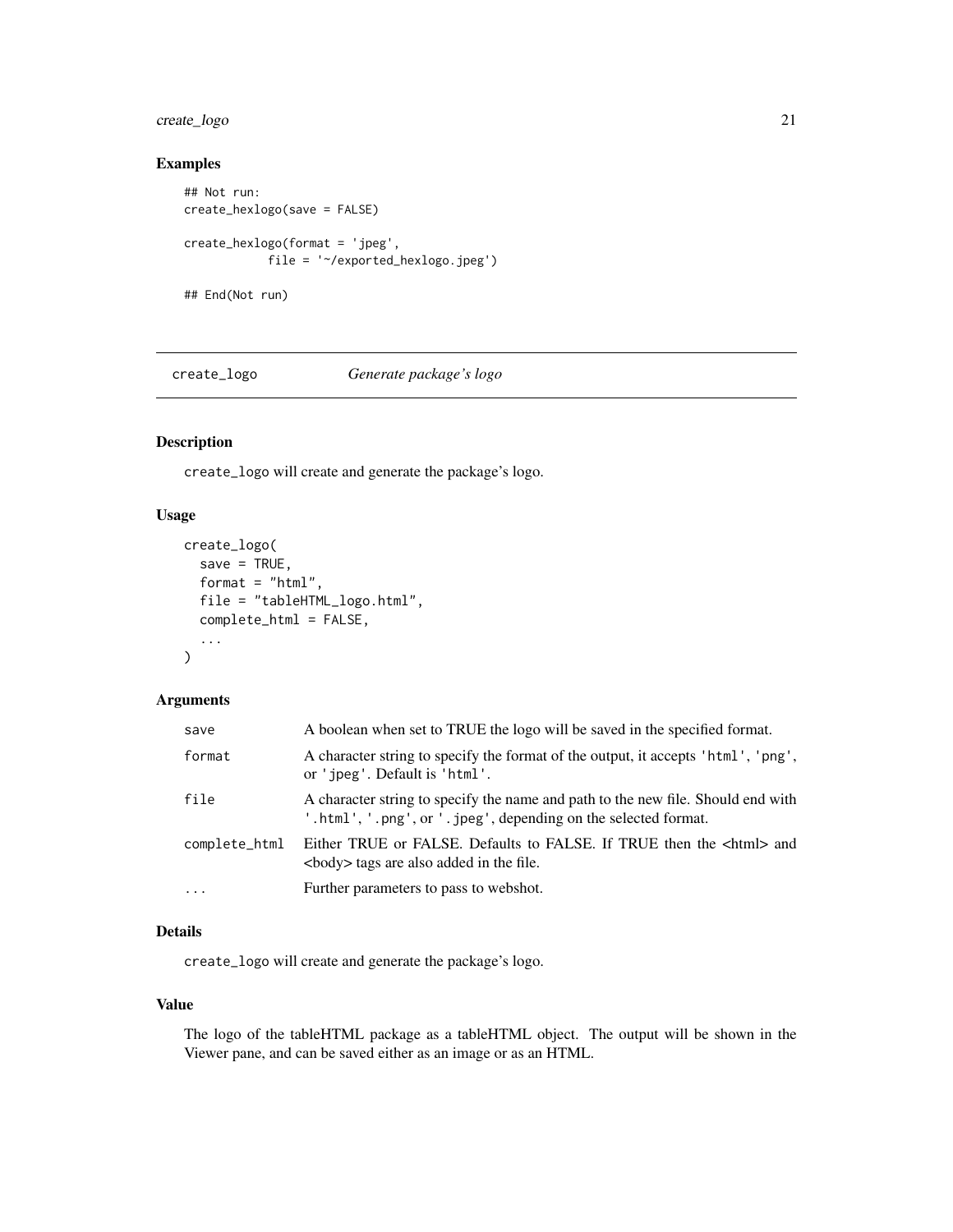#### Examples

```
## Not run:
create_logo(save = FALSE)
create_logo(format = 'png', file = '~/exported_logo.png')
## End(Not run)
```
make\_css *Create a css file or string*

#### Description

make\_css will create a css file or string which can also be used in shiny

#### Usage

 $make\_CSS(..., file = NULL)$ 

#### **Arguments**

| $\cdots$ | css style definitions. Each object you provide must be a list of three elements.     |
|----------|--------------------------------------------------------------------------------------|
|          | The first element will be a vector of the selectors to be styled (e.g. table, th, an |
|          | id or html class). If the first element is a vector of length greater than one then  |
|          | the selectors will be comma separated in the css. The second element will be a       |
|          | vector of the css definitions and the third element will a vector of the values of   |
|          | those definitions.                                                                   |
| file     | Character sting. If a file name is provided then the css code will be printed into   |
|          | that file. If the argument is NULL (default) then a string will be returned.         |

#### Details

make\_css will create a css file or string which can also be used in shiny. If the argument file is provided the css code will be printed out to the file. The file can then be used in shiny with the includeCSS function. Alternatively there are two ways to use make\_css in order to add css to your shiny app. If you have a very small css file or you are just testing your app you can use tags\$style with make\_css directly. There is an example in the examples section. Another way (which will make your code cleaner) is to create your css in global.R assign it to a variable and then use that variable with tags\$style. There is another example on the examples section. Keep in mind that for complete shiny apps it is best practice to use a file and load it with includeCSS. This will be faster as well as it won't run the code to create the css file each time.

#### Value

css definitions.

<span id="page-21-0"></span>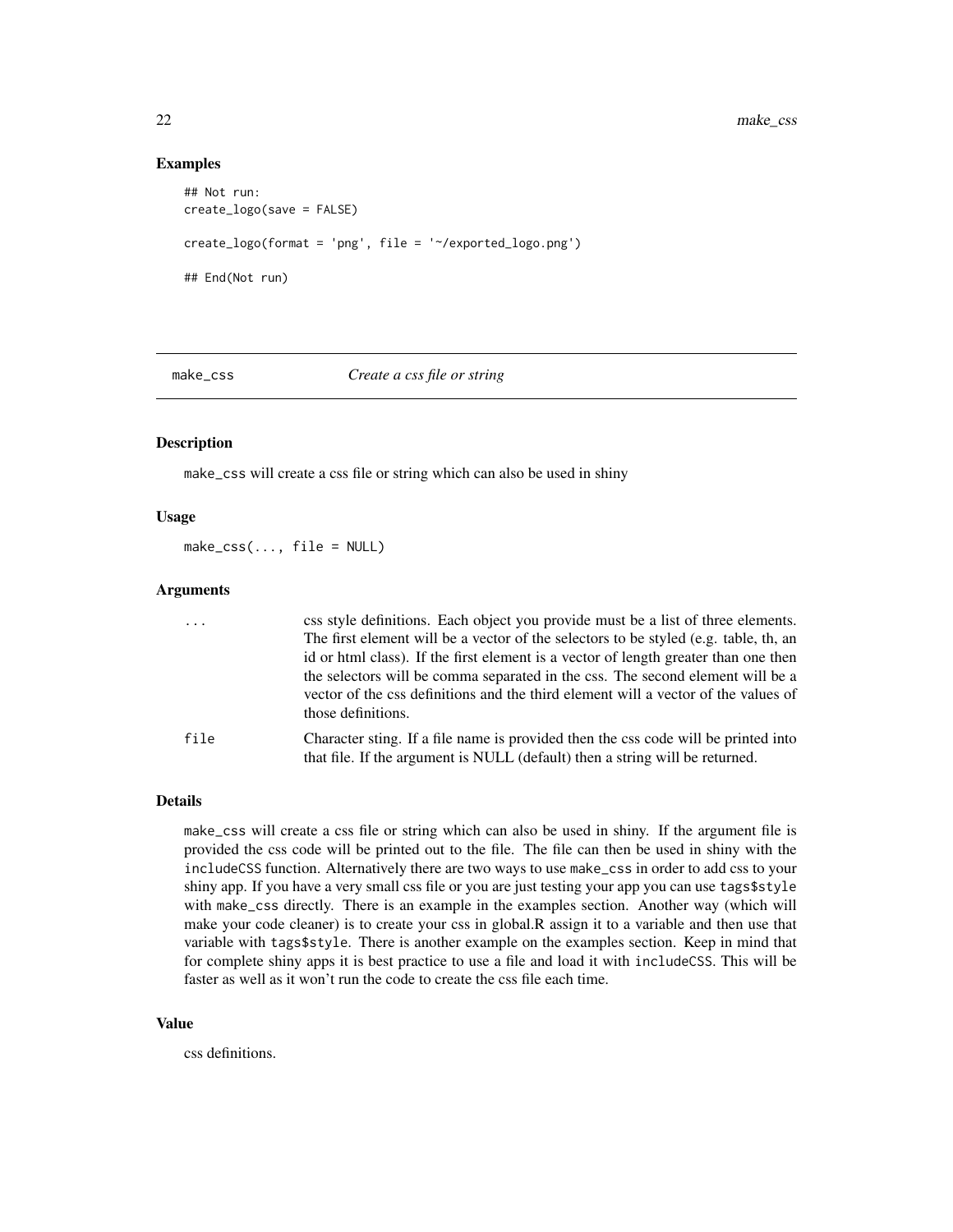# <span id="page-22-0"></span>Examples

```
make_css(list('table', c('text-align', 'font-size'), c('center', '20px')),
        list('th', c('background-color', 'height'), c('lightgreen', '30px')))
make_css(list(c('table', 'td'), c('text-align', 'font-size'), c('center', '20px')),
         list('th', c('background-color', 'height'), c('lightgreen', '30px')))
make_css(list('tr:hover', c('text-align', 'font-size'), c('center', '20px')),
         list('th', c('background-color', 'height'), c('lightgreen', '30px')))
```
make\_css\_color\_rank\_theme

*Get css properties for custom color rank theme*

# Description

make\_css\_color\_rank\_theme will create a list of css properties needed for custom conditional formatting.

#### Usage

```
make_css_color_rank_theme(
 column_data,
  colors,
  css_property = "background-color",
 decreasing = FALSE,
  same_scale = TRUE
\mathcal{L}
```
#### Arguments

| column_data  | A named list of vectors of values that are in a table HTML column which should<br>be mapped to a color palette.                                                                                                                                    |
|--------------|----------------------------------------------------------------------------------------------------------------------------------------------------------------------------------------------------------------------------------------------------|
| colors       | colors to interpolate; must be a valid argument to $col2rgb()$ .                                                                                                                                                                                   |
| css_property | Character. An optional character specifying the css attribute that should be used.<br>Default is 'backgroud-color'                                                                                                                                 |
| decreasing   | logical. Should the sort order be increasing or decreasing? For the "radix"<br>method, this can be a vector of length equal to the number of arguments in $\dots$<br>For the other methods, it must be length one.                                 |
| same_scale   | Logical. This flag indicates whether the condition should be applied to columns<br>individually or in conjunction. If TRUE, the condition will be evaluated on all<br>values of all columns. If FALSE, the condition will be evaluated per column. |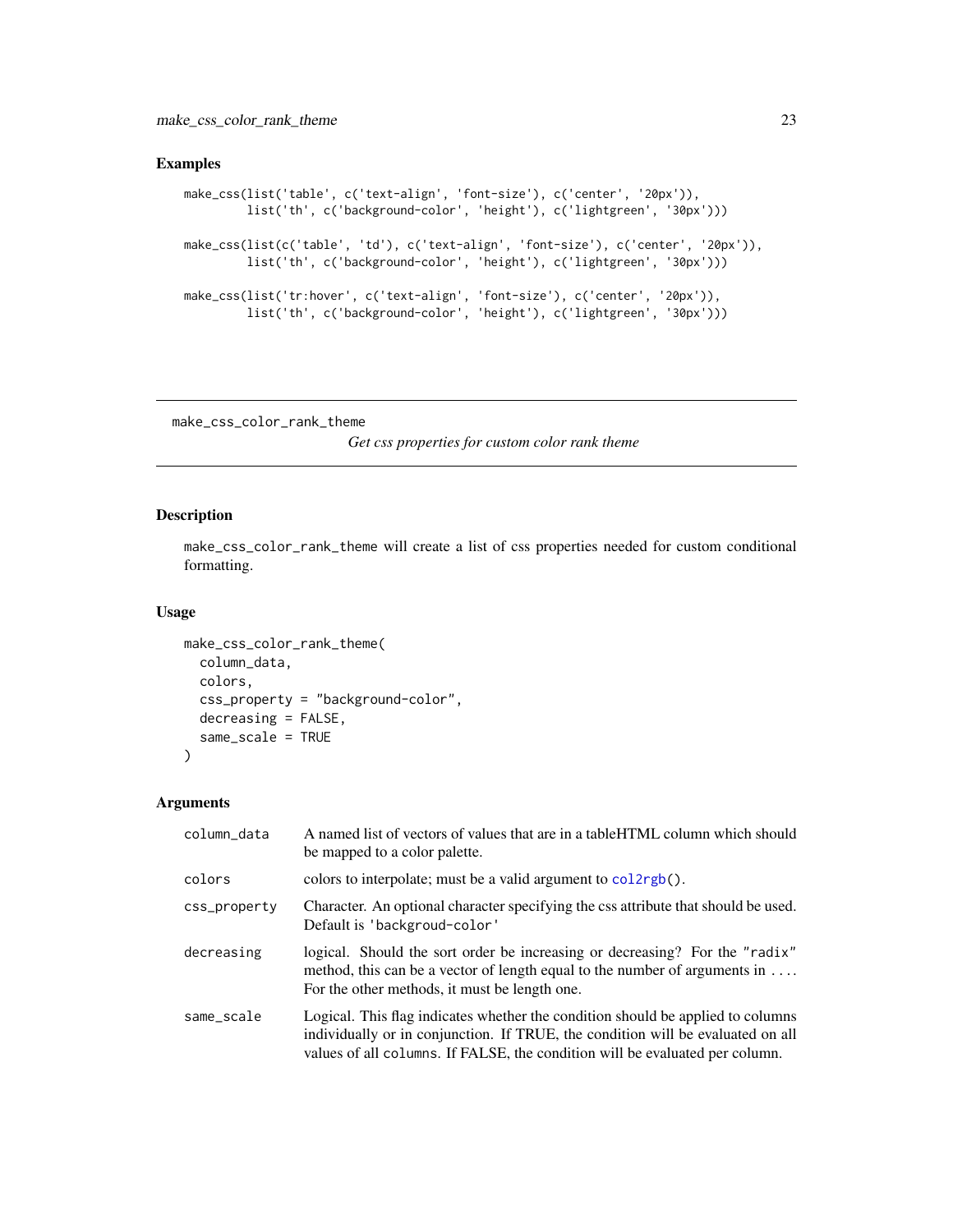#### Details

make\_css\_color\_rank\_theme will add conditional css to a tableHTML's columns. add\_conditional\_css\_column will only add css to the columns without the headers or second headers (i.e. it only affects the td tag internally and not the th tag). If you want to add css to the headers or second headers please use add\_css\_header or add\_css\_second\_header.

# Value

A list of css properties

#### Examples

```
tableHTML <- tableHTML(mtcars)
css <- make_css_color_rank_theme(list(mpg = mtcars$mpg),
                                 c("orange", "yellow","springgreen","royalblue"))
tableHTML %>% add_css_conditional_column(conditional = "color_rank",
                                        color_rank_theme = "Custom",
                                        color_rank_css = css, column = 1)
```
make\_hyperlink *Create a hyperlink to display as a link on a tableHTML*

#### Description

make\_hyperlink add the relevant <a> tag on a vector.

#### Usage

```
make_hyperlink(vec, message = NULL)
```
#### Arguments

| vec     | A vector. Typically the column of a data.frame.                                 |
|---------|---------------------------------------------------------------------------------|
| message | The hyperlinks name. If it is omitted, the actual link will be used as the name |

# Details

make\_hyperlink The standard way to use this (although it can be used outside a tableHTML) is to convert a column with plain URLs into clickable hyperlinks when you render the HTML table. \*\*Make sure the escape argument of tableHTML is set to FALSE for this to work as expected.\*\*

#### Value

A character vector which will represent an HTML hyperlink

<span id="page-23-0"></span>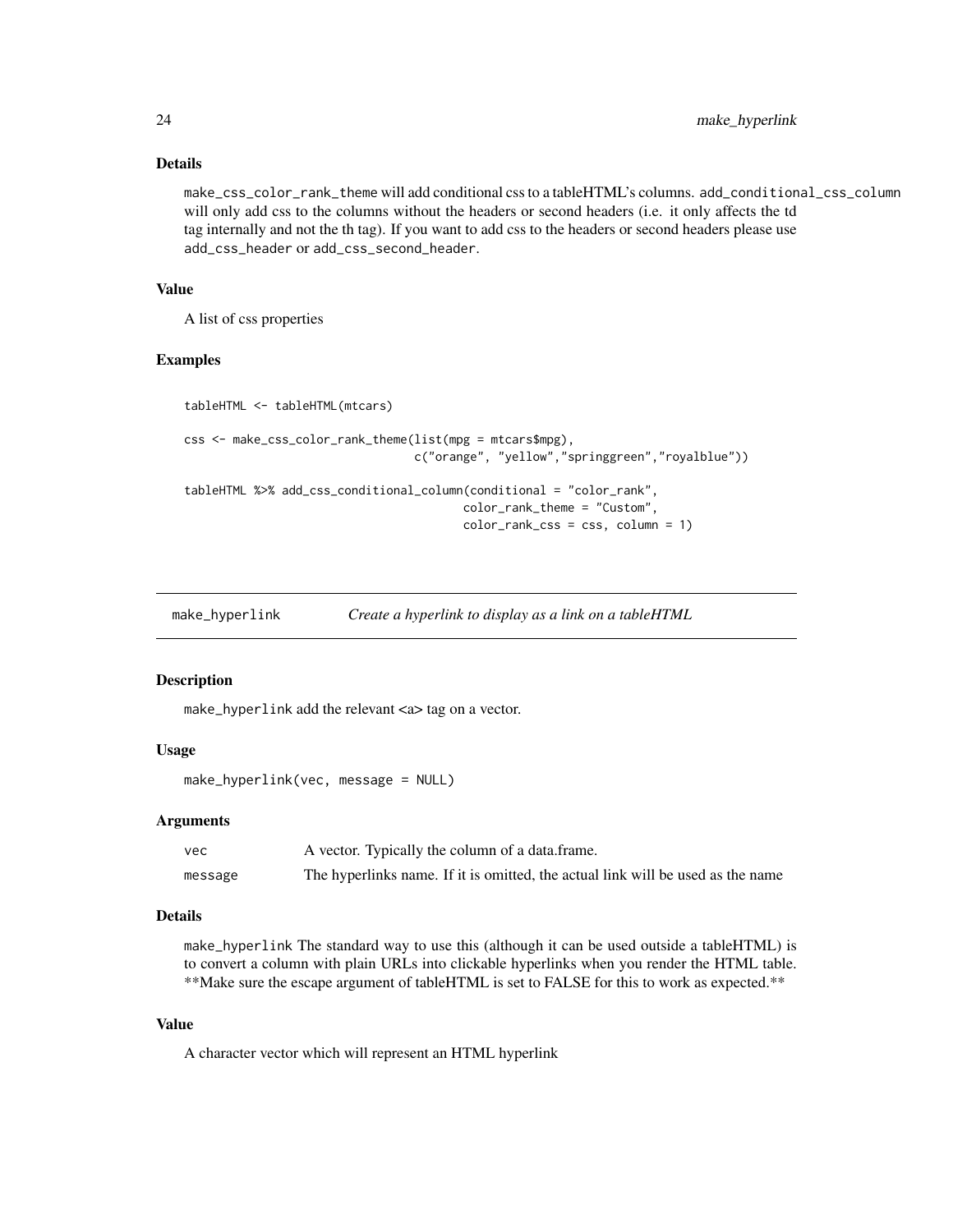#### <span id="page-24-0"></span>odd anno 25 anno 2008. Anno 2008 anno 2008 anno 2008 anno 2008 anno 2008 anno 2008. Anno 2008 anno 2008 anno 20

# Examples

```
#make sure the escape argument is set to FALSE for this to work
tableHTML(data.frame(mpg = make_hyperlink(mtcars$mpg)), escape = FALSE)
```

```
tableHTML(data.frame(mpg = make_hyperlink(mtcars$mpg, 1:32)), escape = FALSE)
```
odd *Get the odd or even numbers from a numeric vector*

# Description

Get the odd or even numbers from a numeric vector

# Usage

odd(vec)

even(vec)

# Arguments

vec A numeric atomic vector.

# Details

odd will extract the odd numbers from a vector. even will extract the even numbers from a vector

# Value

A numeric atomic vector with the odd / even numbers

# Examples

odd(1:10) even(1:10)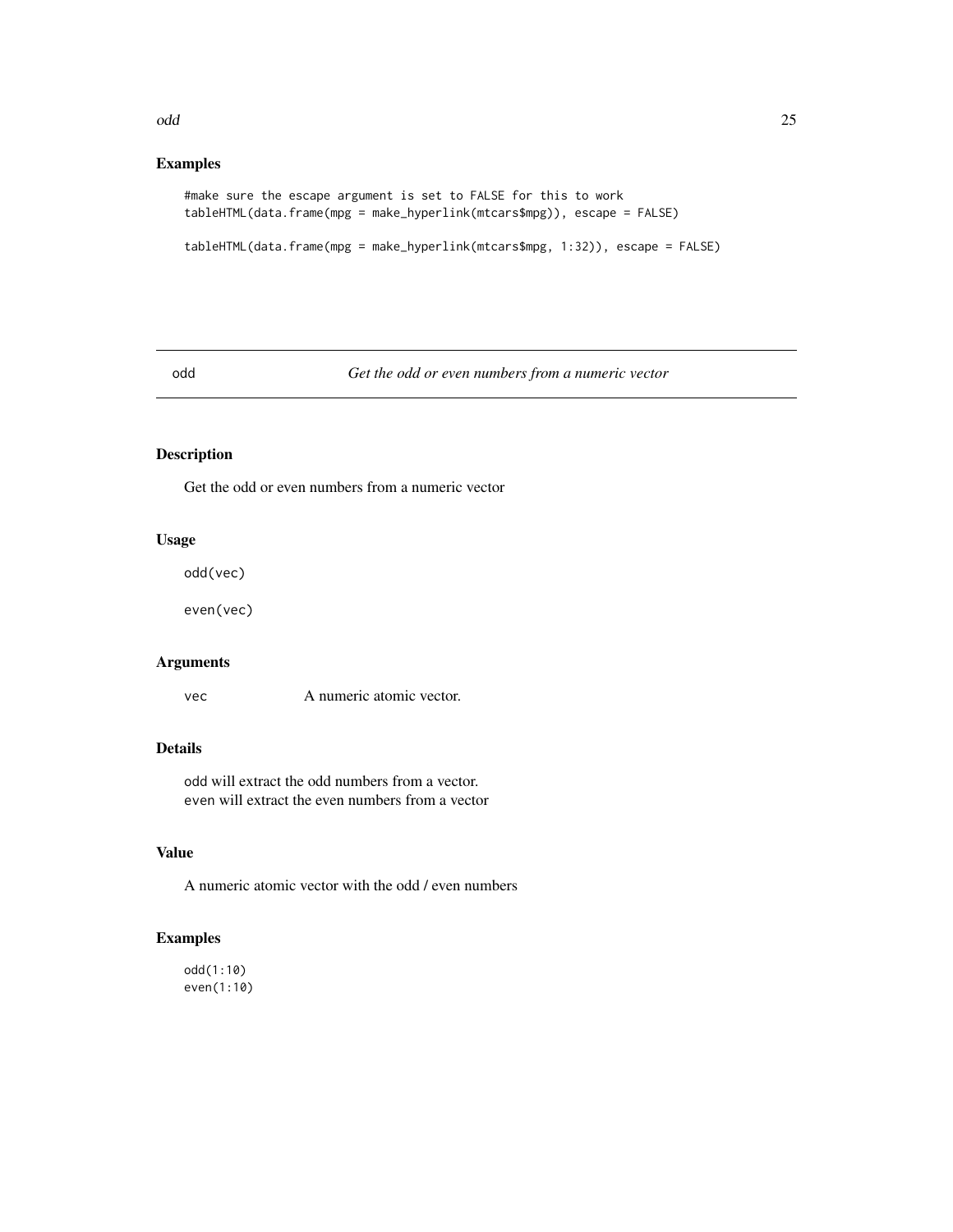<span id="page-25-0"></span>

#### Description

This function is used to implement tableHTML in a shiny app. This function is used in the shiny server.R file. Internally, it just calls renderUI, since tableHTML creates HTML code.

#### Usage

```
render_tableHTML(
  expr,
  env = parent.frame(),
  quoted = FALSE,outputArgs = list()
\mathcal{L}
```
#### Arguments

| expr       | A tableHTML object.                                                                                                                        |
|------------|--------------------------------------------------------------------------------------------------------------------------------------------|
| env        | An environment.                                                                                                                            |
| quoted     | A boolean value. Whether the expression is quoted or not.                                                                                  |
| outputArgs | A list of arguments to be passed through to the implicit call to uiOutput when<br>render UI is used in an interactive R Markdown document. |

#### See Also

renderUI

```
## Not run:
library(shiny)
shinyApp(
ui = fluidPage(
 fluidRow(
  #leave some spacing
  br(),
  column(width = 1),
  tableHTML_output("mytable"))
 ),
server = function(input, output) {
 output$mytable <- render_tableHTML(
  tableHTML(mtcars)
)}
\mathcal{L}
```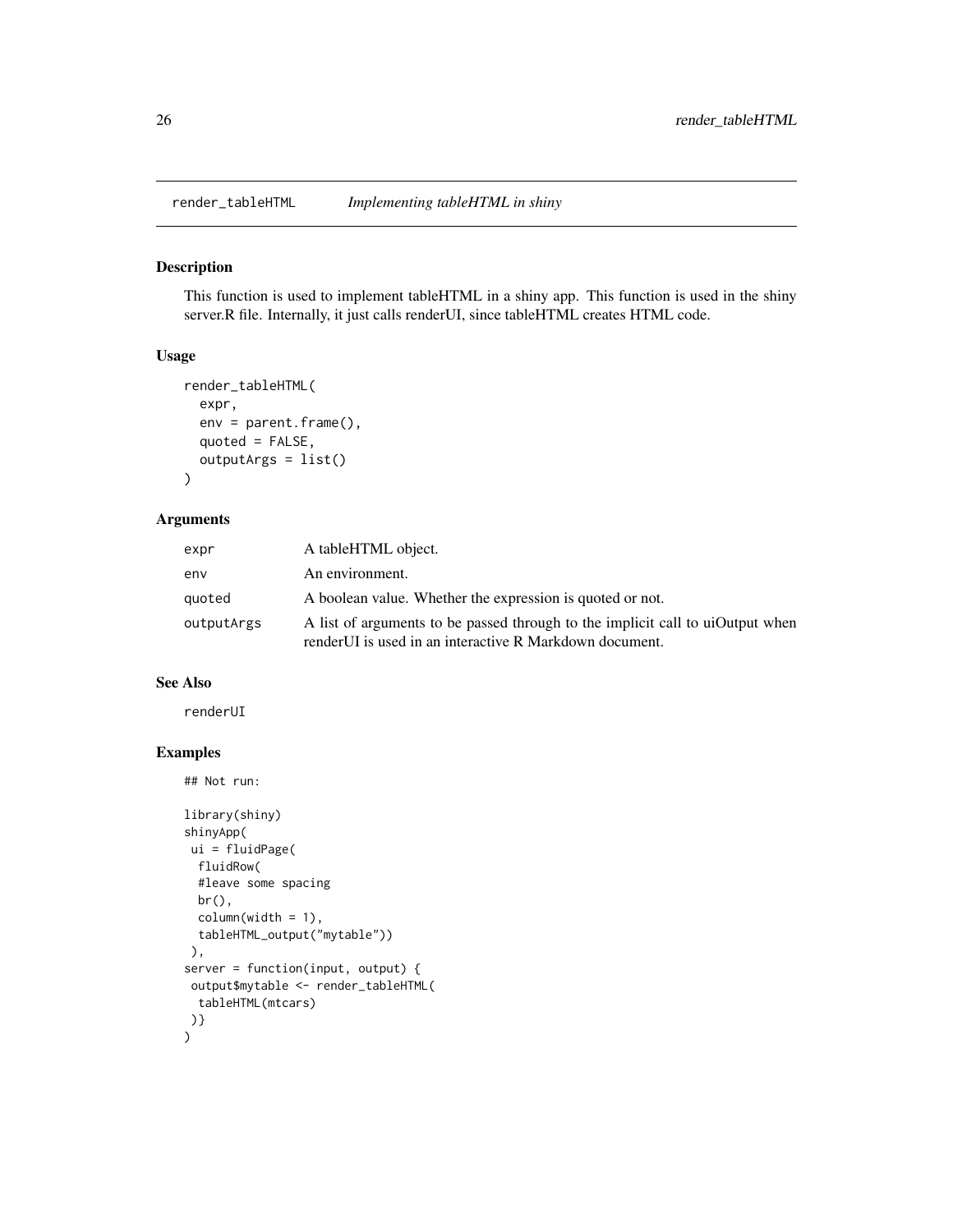<span id="page-26-0"></span>## End(Not run)

# replace\_html *Replaces a tableHTML string with another*

#### Description

replace\_html replaces a tableHTML string with another

### Usage

```
replace_html(tableHTML, pattern, replacement, replace_all = FALSE, ...)
```
# Arguments

| tableHTML   | A tableHTML object created by the tableHTML function.                                                                                                                                                    |
|-------------|----------------------------------------------------------------------------------------------------------------------------------------------------------------------------------------------------------|
| pattern     | A tableHTML string to be replaced. Regex is allowed.                                                                                                                                                     |
| replacement | A replacement for the matched pattern.                                                                                                                                                                   |
| replace_all | TRUE or FALSE. If TRUE gsub is used internally and all the pattern occurrances<br>will be replaced. If FALSE sub is used internally and only the first occurance<br>will be replaced. Defaults to FALSE. |
| $\cdots$    | Additional arguments passed on to sub or gsub.                                                                                                                                                           |

# Details

replace\_html replaces a tableHTML string with another. The function calls sub and gsub internally (according to the replace\_all argument) to do the replacements but in a safe way in order to preserve the class of the tableHTML object. Also, replace\_html has been developed so that it can be used with chaining (using the pipe operator %>%). See the examples to understand exactly how.

## Value

A tableHTML object.

# See Also

[gsub](#page-0-0) or [sub](#page-0-0)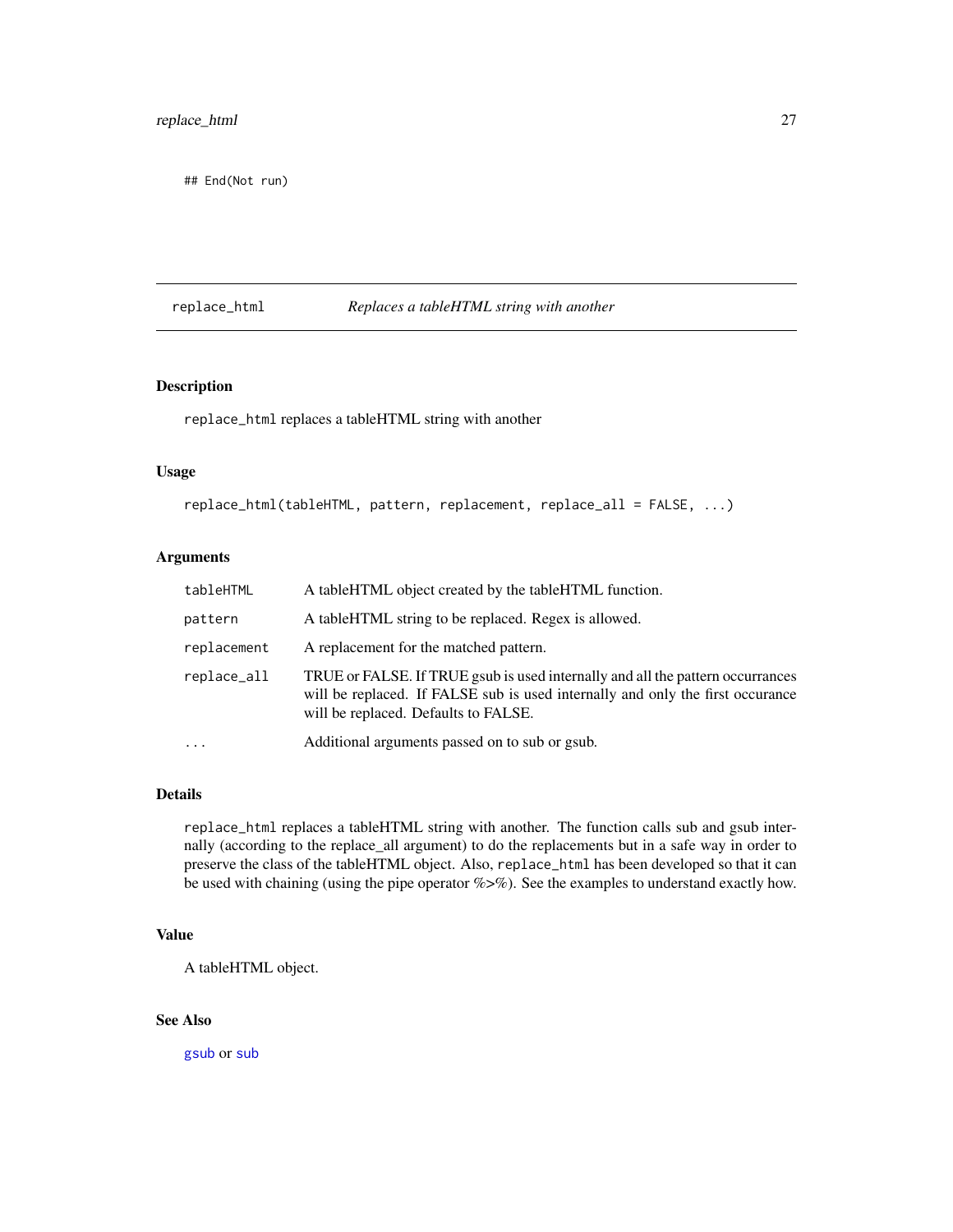# Examples

```
a <- mtcars %>%
 tableHTML() %>%
 add_css_row(css = list('background-color', 'lightblue'), rows = 1)
a %>%
 replace_html('lightblue', 'green')
```
#### tableHTML *Create an easily css-ible HTML table*

#### Description

The purpose of tableHTML is to create easily css-ible HTML tables that are compatible with R shiny. The exported HTML table will contain separate ids or classes for headers, columns, second headers (if any) and the table itself (in case you have multiple tables) in order to create a complex css file very easily. ids and classes are explained in detail in the details section.

#### Usage

```
tableHTML(
  obj,
  rownames = TRUE,
  class = paste0("table_", sample(1000:9999, 1)),
 widths = NULL,
  headers = NULL.
  second_headers = NULL,
  row_groups = NULL,
  caption = NULL,
  footer = NULL,
 border = 1,
  collapse = c("collapse", "separate", "separate_shiny"),
  spacing = "2px",
  escape = TRUE,
  round = NULL,
  replace_NA = NULL,
  add\_data = TRUE,
  thene = NULL)
## S3 method for class 'tableHTML'
print(x, viewer = TRUE, \dots)
```
<span id="page-27-0"></span>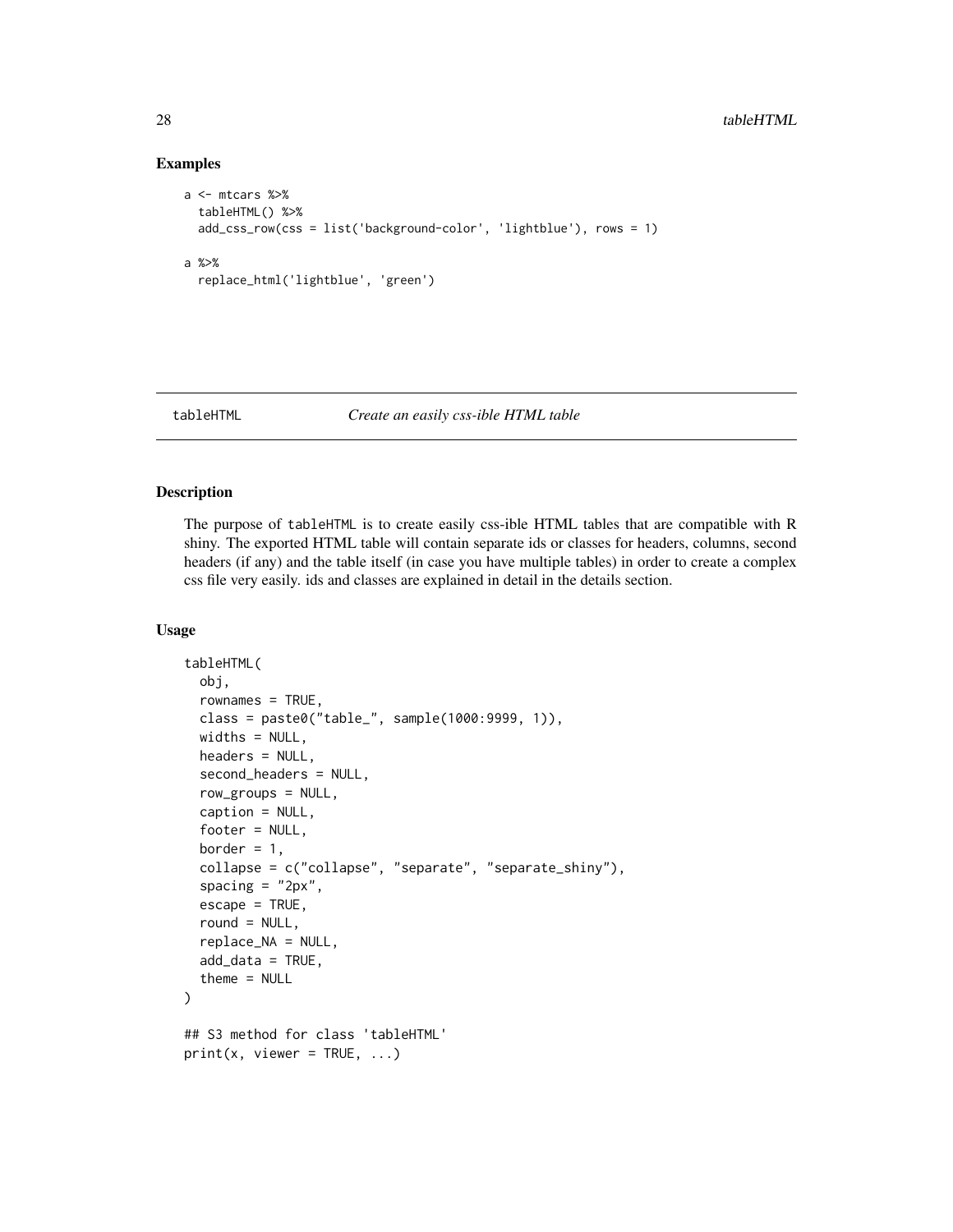# tableHTML 29

# Arguments

| obj        | Needs to be a data. frame or a matrix or an arbitrary object that has the data. frame<br>class and can be coersible to a data.frame (e.g data.table, tbl, etc.)                                                                                                                                                                                                          |
|------------|--------------------------------------------------------------------------------------------------------------------------------------------------------------------------------------------------------------------------------------------------------------------------------------------------------------------------------------------------------------------------|
| rownames   | Can be TRUE or FALSE. Defaults to TRUE. Whether the obj's rownames will<br>be inlouded.                                                                                                                                                                                                                                                                                  |
| class      | Character string. Specifies the table's class. Convinient if you have multiple<br>tables. Default is table_xxxx (random 4-digit number).                                                                                                                                                                                                                                 |
| widths     | Needs to be a numeric atomic vector with the column widths. Widths are in<br>pixels.                                                                                                                                                                                                                                                                                     |
| headers    | character vector. The headers for the HTML table. If not provided the original<br>data.frame headers will be used.                                                                                                                                                                                                                                                       |
|            | second_headers A list of two elements of the same length. The first element will contain the<br>column spans (i.e. a numeric atomic vector) whereas the second element will<br>contain the names (i.e. a character atomic vector). See the examples for more<br>info. Defauls to NULL.                                                                                   |
| row_groups | A list of two elements of the same length. The first element will contain the row<br>spans (i.e. a numeric atomic vector) whereas the second element will contain the<br>names (i.e. a character atomic vector). See the examples for more info. Defauls<br>to NULL.                                                                                                     |
| caption    | Character string. The table's caption.                                                                                                                                                                                                                                                                                                                                   |
| footer     | Character string. The table's footer. This gets added below the table and it<br>should not be confused with tfooter.                                                                                                                                                                                                                                                     |
| border     | An integer. Specifies the border of the table. Defaults to 1. 0 removes borders<br>from the table. The higher the number the thicker the table's outside border.                                                                                                                                                                                                         |
| collapse   | Whether to collapse the table or not. By default the tables are collapsed. The<br>choices for this argument are 'collapse', 'separate' and 'separate_shiny'. Check<br>the details about which one to use.                                                                                                                                                                |
| spacing    | Character string. This is only used if collapse is either separate or separate_shiny<br>and sets the spacing between the table's cells. It defaults to 2px. Can be one or<br>two length values (provided as a string). If two length values are provided the<br>first one sets the horizontal spacing whereas the second sets the vertical spacing.<br>See the examples. |
| escape     | Can be TRUE or FALSE. Defaults to TRUE. Escapes characters $\langle$ and $\rangle$ be-<br>cause they can close (or open) the table's HTML tags if they exist within the<br>data.frame's text. This means that all $\lt$ and $\gt$ characters within the table HTML<br>will be converted to $&\#60$ and $&\#62$ respectively.                                             |
| round      | An integer specifying the number of decimals of numbers of numeric columns<br>only. Defaults to NULL which means no rounding.                                                                                                                                                                                                                                            |
| replace_NA | A sting that specifies with what to replace NAs in character or factor columns<br>only. Defaults to NULL which means NAs will be printed.                                                                                                                                                                                                                                |
| add_data   | TRUE or FALSE. Defaults to TRUE. If set to true, the data.frame or matrix<br>passed in obj will be added to the attributes. If set to FALSE, the object will be<br>smaller, but add_css_conditional_column would not be applicable.                                                                                                                                      |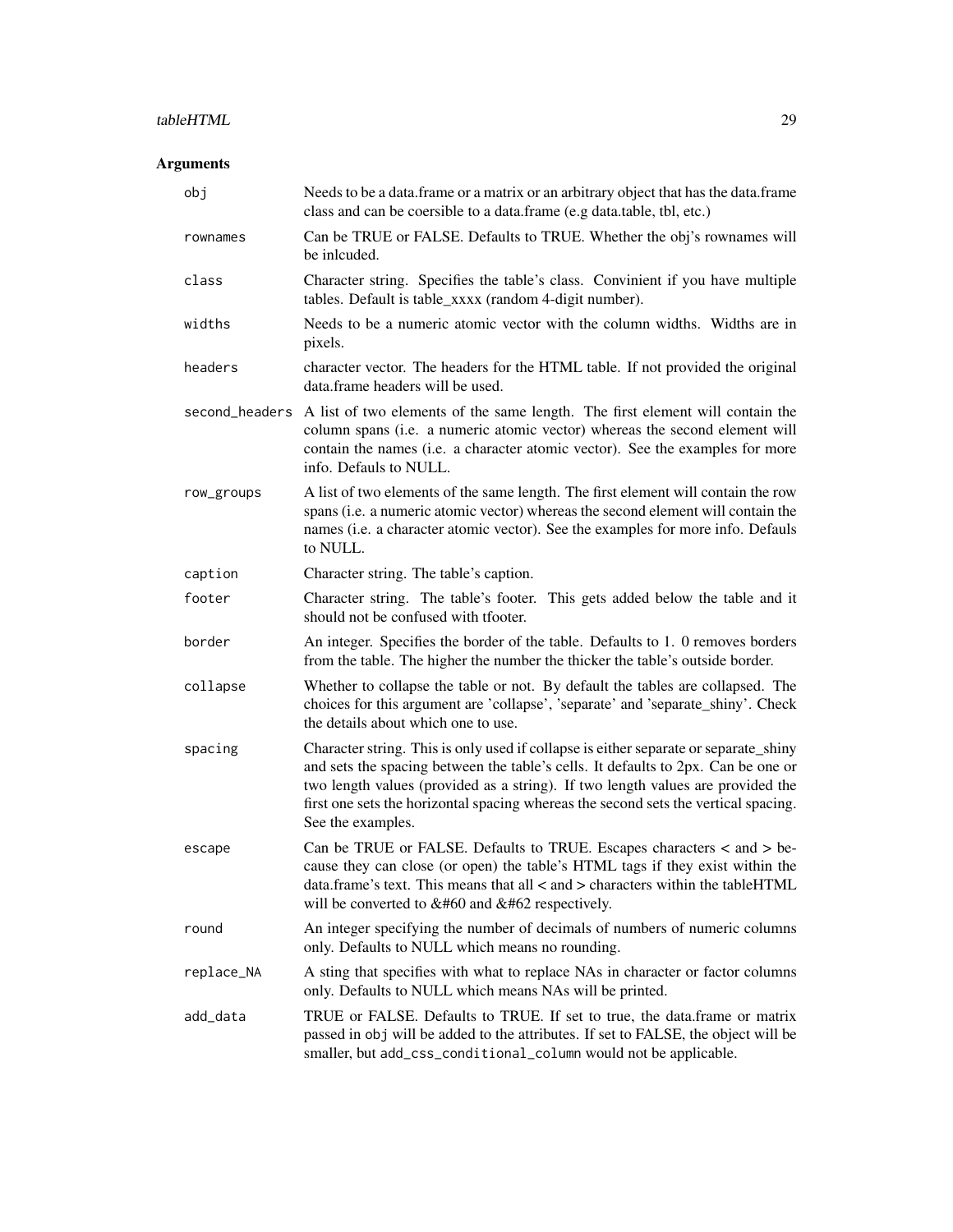| theme  | Argument is Deprecated. Please use the add theme function instead.                                                                                                                                                                                                                                                                                   |
|--------|------------------------------------------------------------------------------------------------------------------------------------------------------------------------------------------------------------------------------------------------------------------------------------------------------------------------------------------------------|
| x      | A tableHTML object created from the tableHTML function.                                                                                                                                                                                                                                                                                              |
| viewer | TRUE or FALSE. Defaults to TRUE. Whether or not to render the HTML ta-<br>ble. If you are working on Rstudio (interactively) the table will be printed or<br>Rstudio's viewer. If you are working on Rgui (interactively) the table will be<br>printed on your default browser. If you set this to FALSE the HTML code will<br>be printed on screen. |
| .      | Optional arguments to print.                                                                                                                                                                                                                                                                                                                         |

# **Details**

tableHTML will create an HTML table with defined ids and classes for rows and columns. In particular:

- Table: Will get the class from the class argument in the function.
- Columns: Will get an id which will be of the form tableHTML\_column\_x (where x is the column position). If rownames exist these will get the tableHTML\_rownames id. If row groups exist these will get the tableHTML row groups id. Check the add\_css\_column function for examples.
- Headers: Will get an id of the form tableHTML\_header\_x (where x is the header position). For example the first header will have the id tableHTML\_header\_1, the second header will have tableHTLM\_header\_2 and so on. If rownames exist these will get the tableHTML\_header\_0 id.
- **Second\_Header:** Will get an id of the form tableHTML\_second\_header\_x (where x is the second header position). For example the first second\_header will have the id tableHTML\_second\_header\_1, the second header will have tableHTML\_second\_header\_2 and so on.

Notice that rows do not get a specific id or class.

If you would like to use a non-collapsed table i.e. leave spacing between cells, then you would need to use the collapse argument. Setting it to separate would create a non-collapsed table. However, this choice will not work in shiny. The reason is that shiny uses table {border-collapse: collapse; border-spacing: $0$ ; in its css by default through bootstrap 3. In order to overcome this problem in shiny, collapse needs to be set to separate\_shiny instead of separate. By setting collapse to separate shiny tableHTML uses ! important in order to overwrite the standard behaviour of bootstrap 3. !important needs to be used with caution since it overwrites css styles, so unless you are using shiny (or any other place where the above css is automatically loaded) you should be using collapse = 'separate'.

Printing the table will result in rendering it in R studio's viewer with the print.tableHTML method if using Rstudio otherwise it will use the default browser. Use  $print(tableHTML(obj),viewer =$ FALSE) or str(tableHTML(obj)) to view the actual html code.

#### Value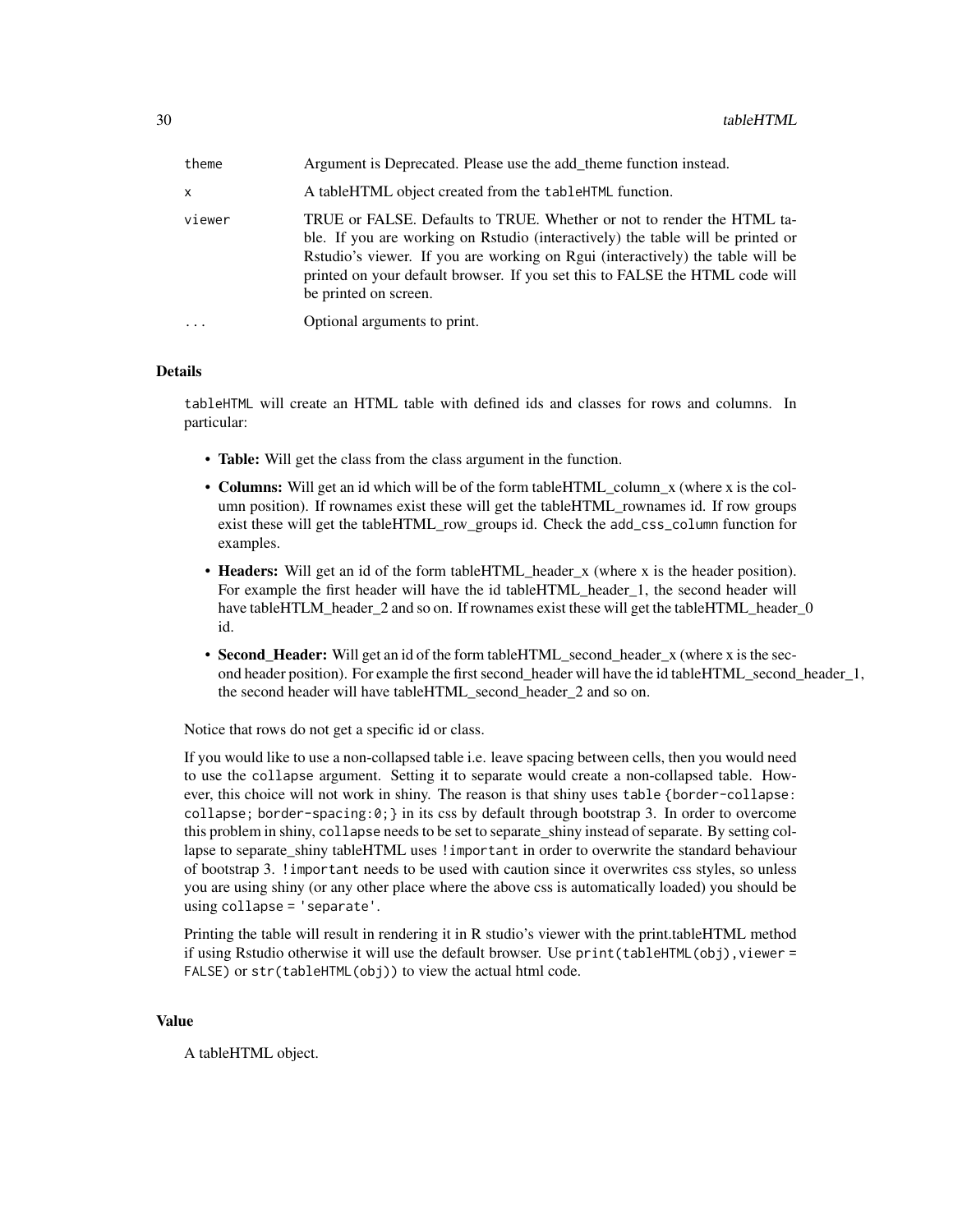# <span id="page-30-0"></span>tableHTML\_output 31

#### Examples

```
tableHTML(mtcars)
tableHTML(mtcars, rownames = FALSE)
tableHTML(mtcars, class = 'table1')
tableHTML(mtcars, second_headers = list(c(3, 4, 5), c('col1', 'col2', 'col3')))
tableHTML(mtcars,
         widths = c(rep(50, 6), rep(100, 6)),second\_heads = list(c(3, 4, 5), c('coll', 'col2', 'col3')))tableHTML(mtcars, caption = 'This is a caption', footer = 'This is a footer')
tableHTML(mtcars,
         row_groups = list(c(10, 10, 12), c('Group 1', 'Group 2', 'Group 3')),
         widths = c(200, rep(50, 5), rep(100, 6)),rownames = FALSE)
tableHTML(mtcars,
         rownames = FALSE,
         widths = c(140, rep(50, 11)),
         row_groups = list(c(10, 10, 12), c('Group 1', 'Group 2', 'Group 3')),
         second\_heads = list(c(3, 4, 5), c('coll', 'col2', 'col3')))tableHTML(mtcars, collapse = 'separate_shiny', spacing = '5px')
tableHTML(mtcars, collapse = 'separate', spacing = '5px 2px')
```
tableHTML\_output *Implementing tableHTML in shiny*

# Description

This function is used to implement tableHTML in a shiny app. It is used in the shiny ui.R file. Internally, it just calls uiOutput, since tableHTML creates HTML code.

# Usage

```
tableHTML_output(
  outputId,
  inline = FALSE,
  container = if (inline) span else div,
  ...
\mathcal{L}
```
#### Arguments

| outputId  | input name.                                                                                                              |
|-----------|--------------------------------------------------------------------------------------------------------------------------|
| inline    | use an inline $(\text{span}))$ or block container $(\text{div}))$ for the output.                                        |
| container | a function to generate an HTML element to contain the text.                                                              |
| .         | Other arguments to pass to the container tag function. This is useful for provid-<br>ing additional classes for the tag. |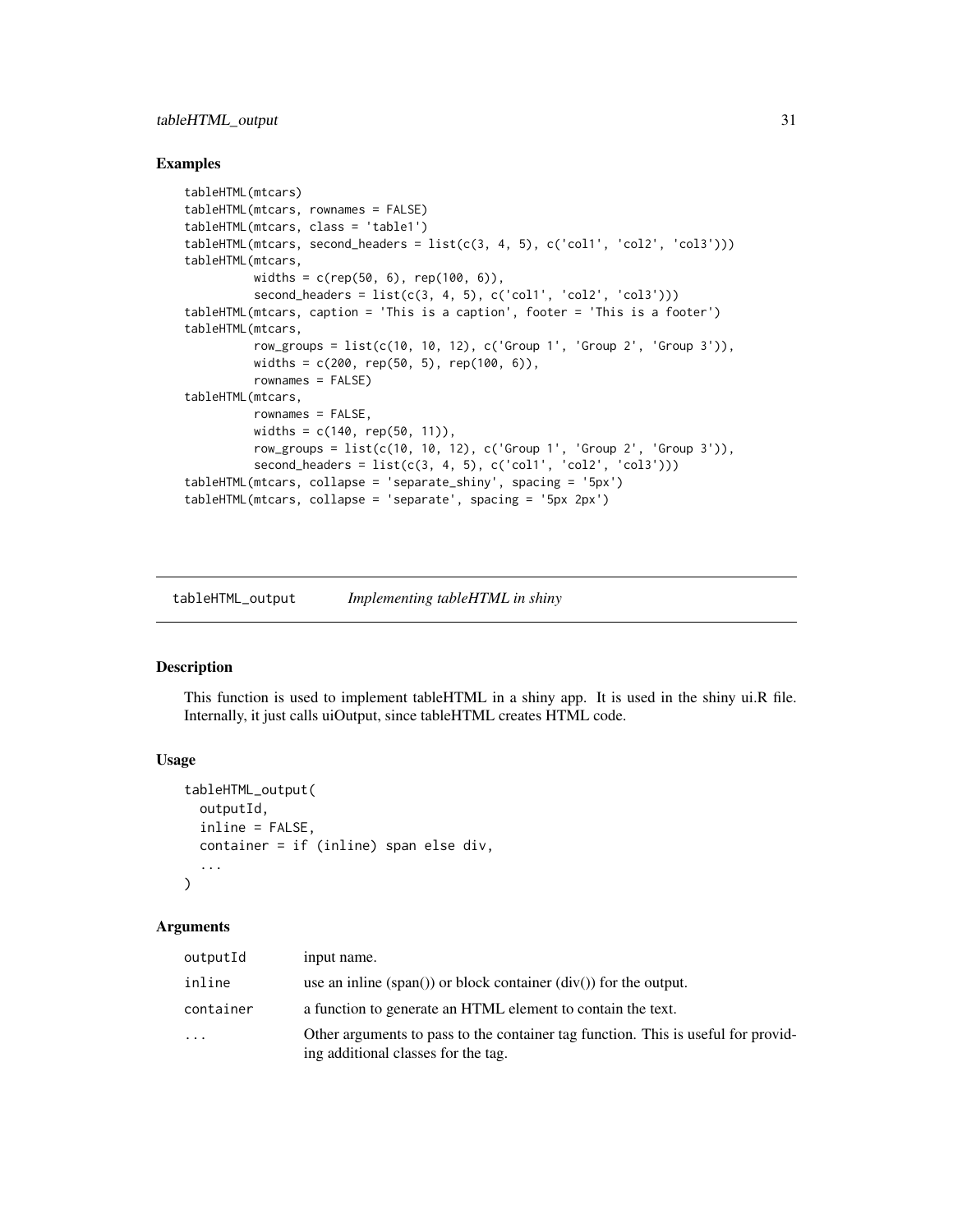# See Also

uiOutput

# Examples

```
## Not run:
library(shiny)
shinyApp(
ui = fluidPage(
 fluidRow(
  #leave some spacing
 br(),
  column(width = 1),
  tableHTML_output("mytable"))
 ),
server = function(input, output) {
 output$mytable <- render_tableHTML(
 tableHTML(mtcars)
)}
\lambda
```

```
## End(Not run)
```
tableHTML\_to\_image *Convert a tableHTML into an image*

# Description

tableHTML\_to\_image converts the tableHTML into an image.

# Usage

```
tableHTML_to_image(
  tableHTML,
  file = NULL,
  type = c("png", "jpeg"),add = FALSE,selector = "table",
  ...
)
```
# Arguments

| tableHTML | A tableHTML object created by the tableHTML function.                        |
|-----------|------------------------------------------------------------------------------|
| file      | A file to write the image to. If NULL then file is just displayed on screen. |

<span id="page-31-0"></span>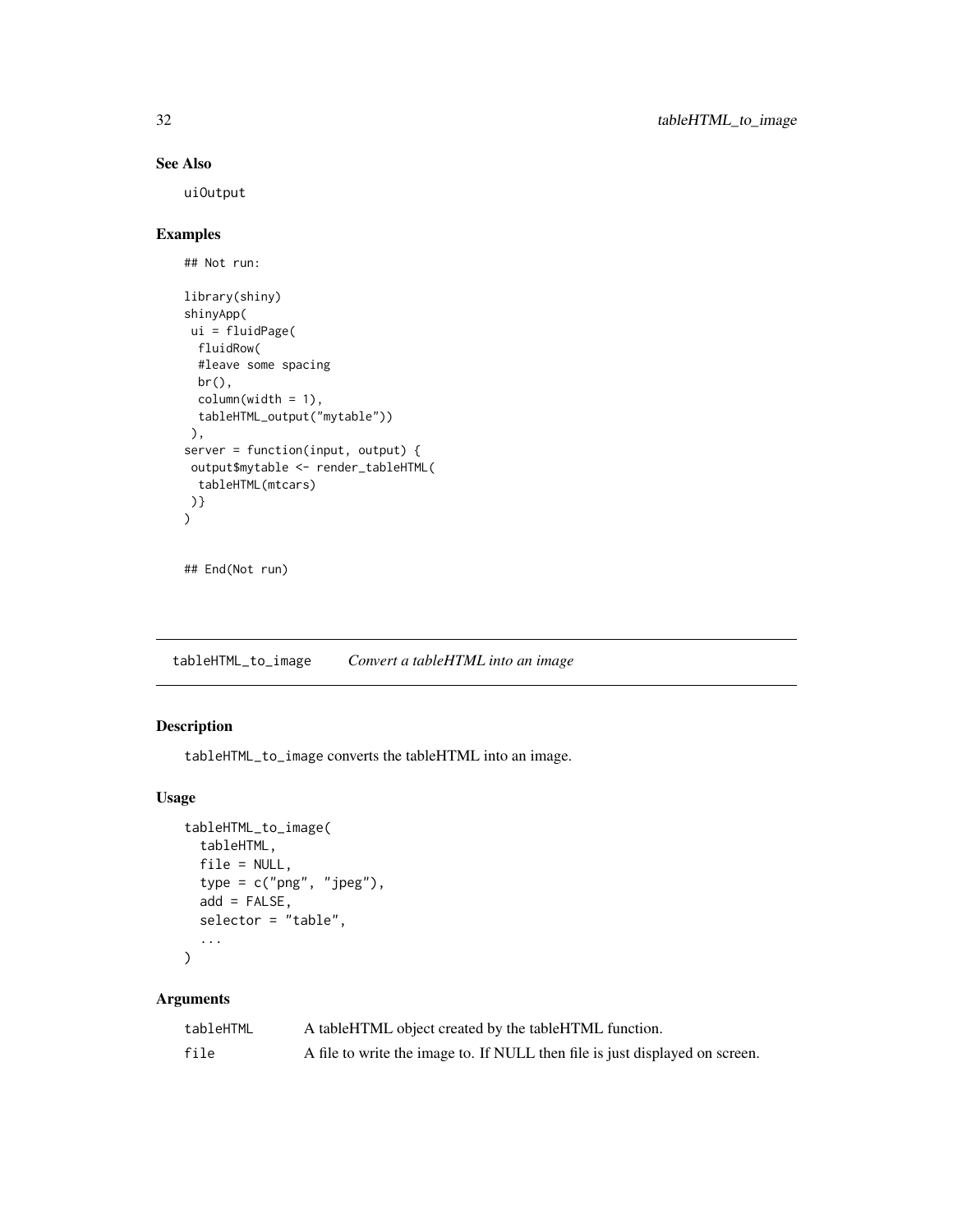<span id="page-32-0"></span>

| type     | Either png or jpeg. The type of the image.                                                                                                                                                                                                                                                                                                                                                                                                                                                        |
|----------|---------------------------------------------------------------------------------------------------------------------------------------------------------------------------------------------------------------------------------------------------------------------------------------------------------------------------------------------------------------------------------------------------------------------------------------------------------------------------------------------------|
| add      | Logical. If TRUE, the plot will be added to the existing plot. If FALSE, the<br>current device will be shut down.                                                                                                                                                                                                                                                                                                                                                                                 |
| selector | One or more CSS selectors specifying a DOM element to set the clipping rect-<br>angle to. The screenshot will contain these DOM elements. For a given selector,<br>if it has more than one match, only the first one will be used. This option is<br>not compatible with cliprect. When taking screenshots of multiple URLs, this<br>parameter can also be a list with same length as url with each element of the<br>list containing a vector of CSS selectors to use for the corresponding URL. |
| $\cdot$  | Parameters passed on to webshot. Check webshot.                                                                                                                                                                                                                                                                                                                                                                                                                                                   |

# Details

The main rational behind this function is to make it work well with pdfs / word documents. When using rmarkdown and want to incude a tableHTML in a pdf / word document this is the function you would need to use. Obviously, you don't need this function if you are exporting to an html file.

Specifying a type will determine which function is used to create the image. Either JPEG or PNG. When using JPEG as the type you will need to add a background colour to the table otherwise it will be set to black by JPEG. Both of the built-in themes (rshiny-blue, scientific) work well with JPEG.

When working on rmarkdown and you want to knit as pdf, use this function. Works with microsoft word as well.

To use this function you need phantomjs installed. Please use webshot::install\_phantomjs() to install if it is not installed already.

#### Value

An image of the tableHTML.

#### Examples

```
## Not run:
mtcars %>%
 tableHTML() %>%
 tableHTML_to_image()
```
## End(Not run)

write\_tableHTML *Writes the HTML code to a file*

#### Description

write\_tableHTML will write the HTML code to a file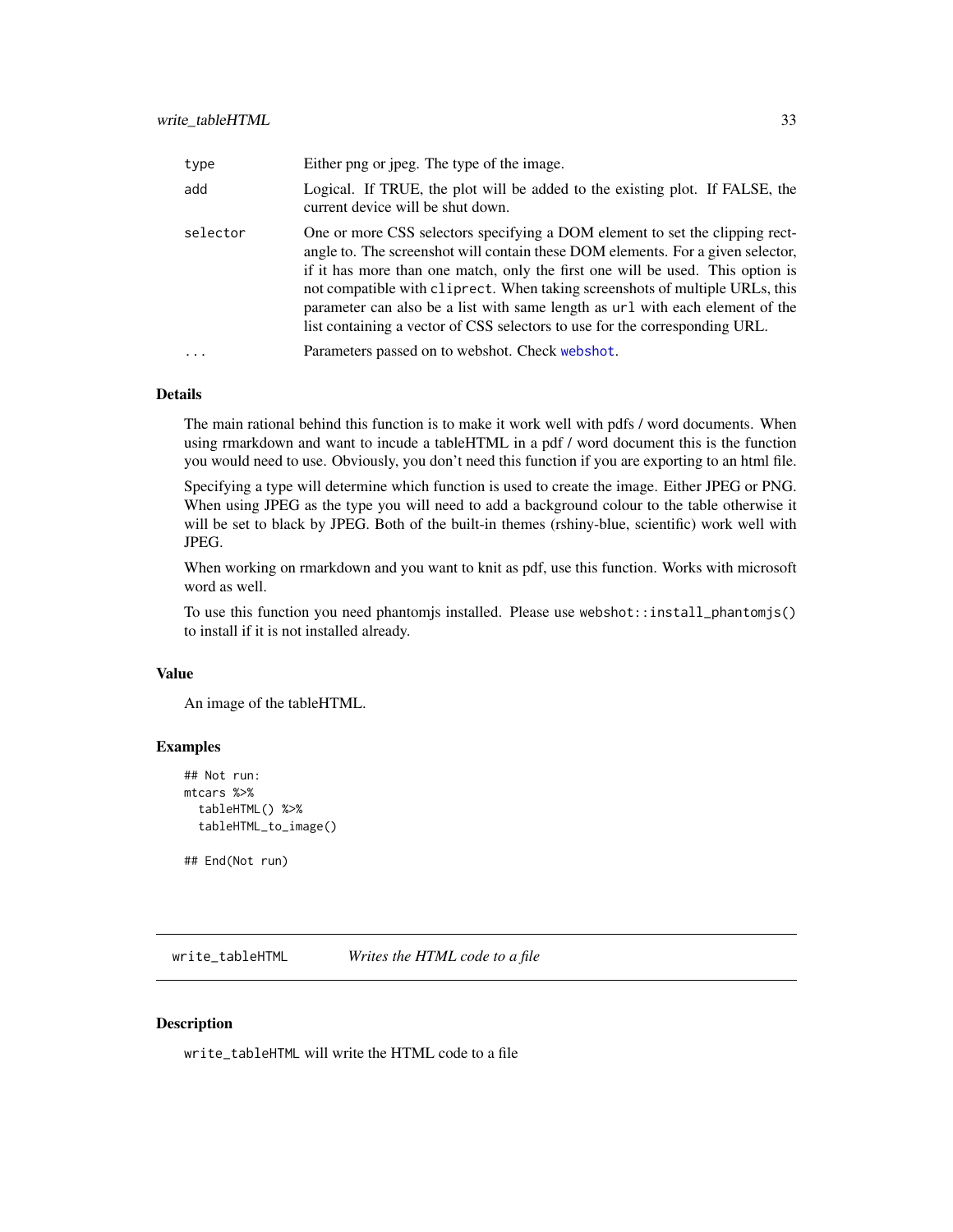#### <span id="page-33-0"></span>Usage

```
write_tableHTML(tableHTML, file, complete_html = FALSE)
```
#### **Arguments**

| tableHTML     | A tableHTML object created by the tableHTML function.                                                                          |
|---------------|--------------------------------------------------------------------------------------------------------------------------------|
| file          | A character string. This is the file name. You need to include the extention.                                                  |
| complete html | Either TRUE or FALSE. Defaults to FALSE. If TRUE then the <html> and<br/><br/>body&gt; tags are also added in the file.</html> |

# Details

write\_tableHTML will write the HTML code to a file.

# Value

The function itself returns nothing but a file is created.

# Examples

```
## Not run:
write_tableHTML(tableHTML(mtcars), file = 'myhtmlcode.html')
write_tableHTML(tableHTML(mtcars), file = 'myhtmlcode.html', complete_html = TRUE)
## End(Not run)
```
%>% *Pipe css*

#### Description

Like dplyr and ggvis, tableHTML also uses the pipe function, %>% to chain css functions. The pipe function originally came from the magrittr package.

#### Arguments

lhs, rhs A tableHTML and a function to apply to it

```
# Instead of
 add_css_row(tableHTML(mtcars),
          css = list(c('background-color', 'border'), c('lightgray', '3px solid green')))
# you can write
 mtcars %>%
   tableHTML() %>%
  add_css_row(css = list(c('background-color', 'border'), c('lightgray', '3px solid green')))
```